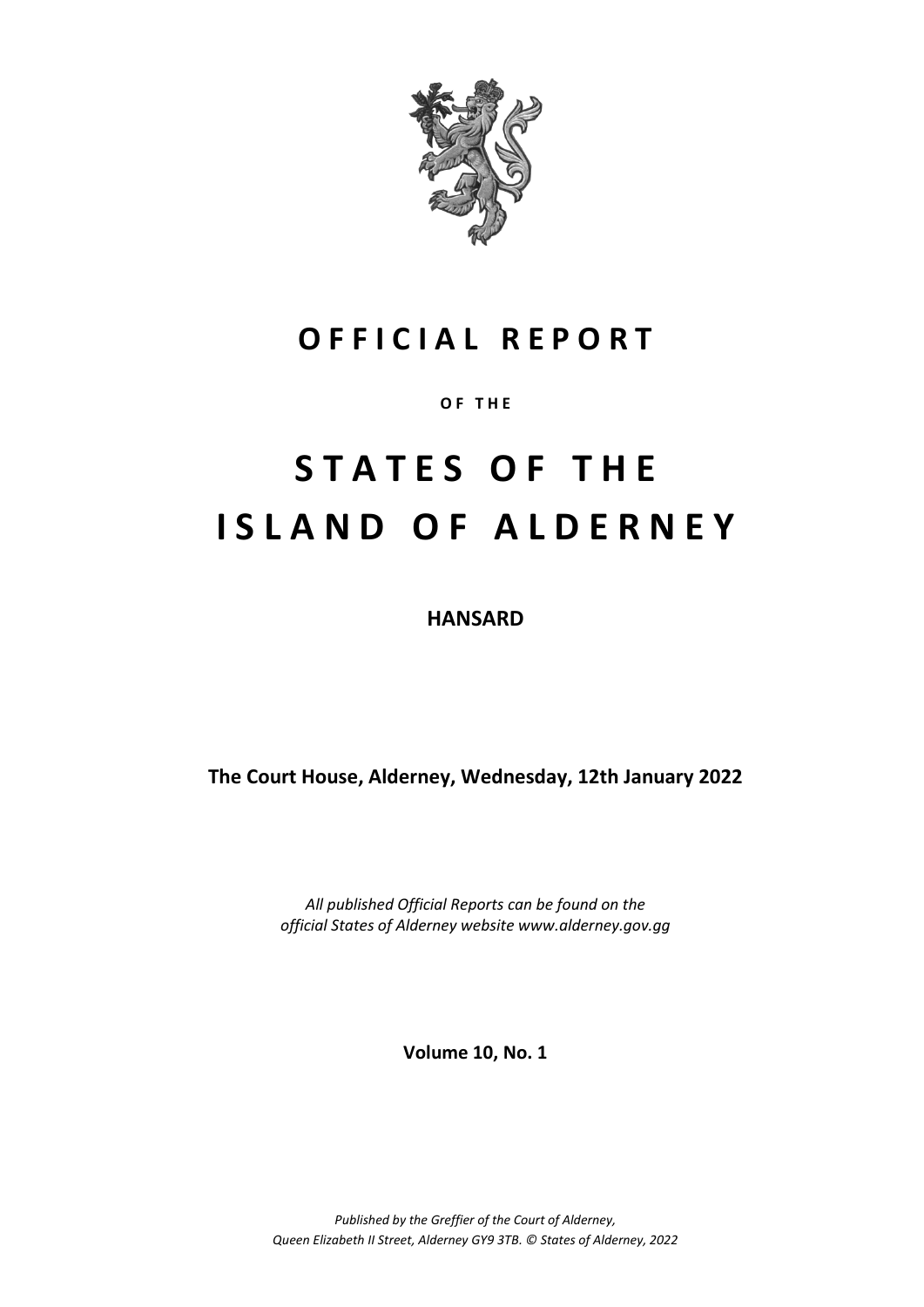## **Present:**

## **Mr William Tate, President**

## **Members**

Mr Bill Abel Ms Annie Burgess Mr Ian Carter Mr Kevin Gentle Mr Christian Harris Mr Rhys Jenkins Mr Boyd Kelly Mr Graham McKinley OBE Mr Steve Roberts Mr Alexander Snowdon

## **The Greffier of the Court** Mr David Knight

## **Business transacted**

| Billet d'État for Wednesday, 12th January 2022 …………………………………………………………………………………4                                                                                           |  |  |  |  |
|---------------------------------------------------------------------------------------------------------------------------------------------------------------------------|--|--|--|--|
|                                                                                                                                                                           |  |  |  |  |
|                                                                                                                                                                           |  |  |  |  |
|                                                                                                                                                                           |  |  |  |  |
|                                                                                                                                                                           |  |  |  |  |
| IV. Appointment of Auditors – Grant Thornton Limited (Channel Islands) appointed  6                                                                                       |  |  |  |  |
|                                                                                                                                                                           |  |  |  |  |
|                                                                                                                                                                           |  |  |  |  |
|                                                                                                                                                                           |  |  |  |  |
| 4. Building and Development Control Committee - Mr Gentle elected  8                                                                                                      |  |  |  |  |
| VI. Election of Members of the Policy and Finance Committee - Ms Burgess, Mr Gentle, Mr<br>Kelly, Mr Carter, Mr Harris, Mr Snowdon, Mr Roberts and Mr McKinley elected  9 |  |  |  |  |
| VII. Election of Committee Members to other Committees - Members elected  9                                                                                               |  |  |  |  |
| 1. General Services Committee - Ms Burgess, Mr Jenkins, Mr McKinley and Mr Roberts                                                                                        |  |  |  |  |
| 2. Building and Development Control Committee - Mr Carter, Ms Burgess, Mr Snowdon, and                                                                                    |  |  |  |  |
|                                                                                                                                                                           |  |  |  |  |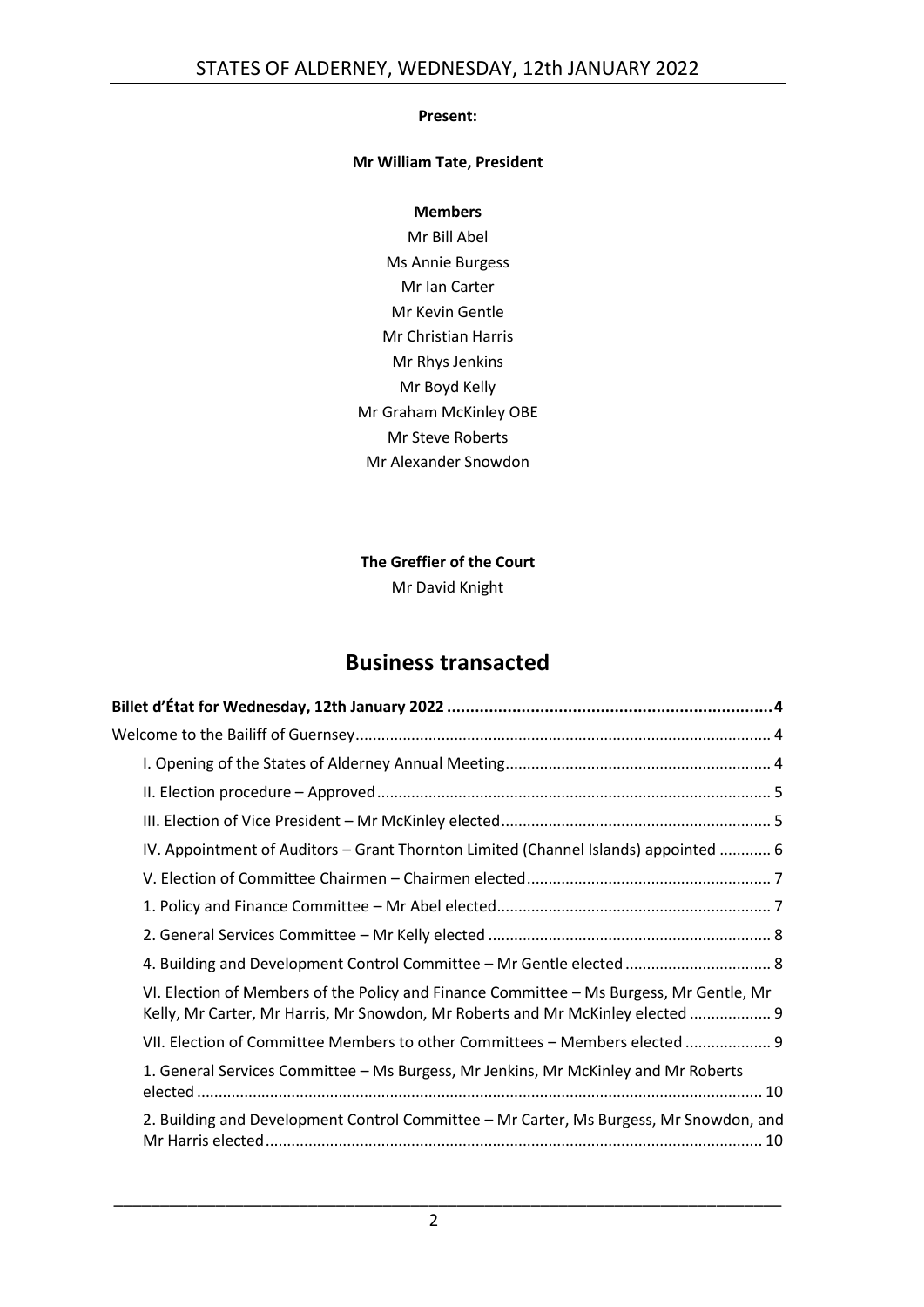| VIII. Election of Alderney Representatives to sit in the Guernsey States of Deliberation - Mr<br>Snowdon and Mr Roberts elected as Representatives; Mr Gentle and Ms Burgess elected as |  |
|-----------------------------------------------------------------------------------------------------------------------------------------------------------------------------------------|--|
| IX. Other appointments: Commonwealth Parliamentary Association - Mr Carter, Mr                                                                                                          |  |
| X. Other appointments: St Anne's School Management Committee - Mr Jenkins appointed                                                                                                     |  |
| XI. Emergency Powers (Coronavirus) (General Provision) (Bailiwick of Guernsey) (No. 13)                                                                                                 |  |
| XII. Separation, Maintenance and Affiliation Proceedings (Alderney) Law, 1964 Amendments                                                                                                |  |
|                                                                                                                                                                                         |  |
|                                                                                                                                                                                         |  |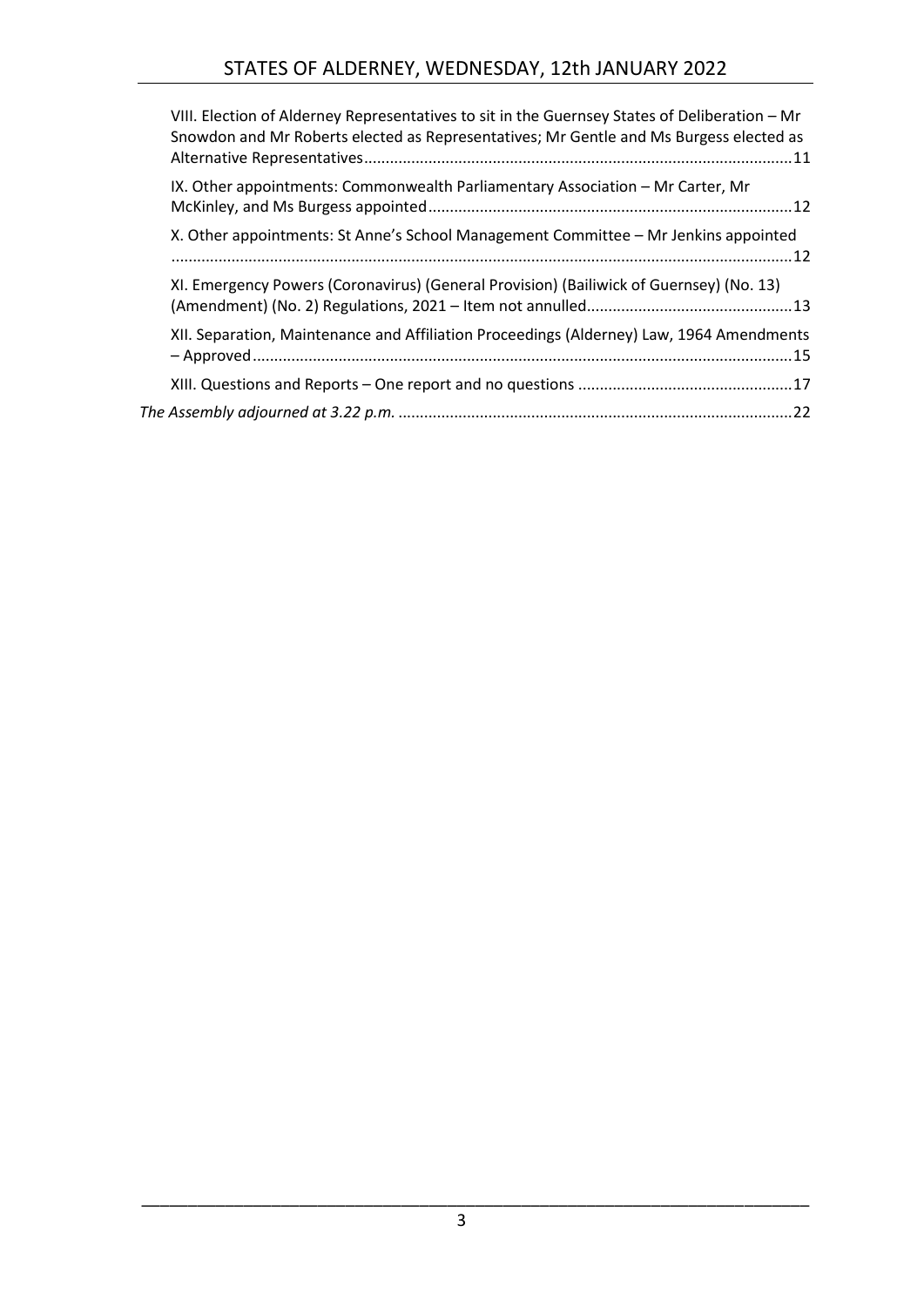## States of Alderney

*The States met remotely at 2.30 p.m. in the presence of Richard McMahon, Bailiff of Guernsey and Acting Lieutenant-Governor of the Bailiwick of Guernsey*

[THE PRESIDENT *in the Chair*]

## **PRAYERS**

*The Greffier*

**ROLL CALL** *The Greffier*

## <span id="page-3-0"></span>Billet d'État for Wednesday, 12th January 2022

## **Welcome to the Bailiff of Guernsey**

<span id="page-3-1"></span>**The President:** May I firstly welcome, this afternoon, the Bailiff of Guernsey, who is attending in his role of Acting Lieutenant-Governor, pending the installation, on 15th February, of General Cripwell.

## **I. Opening of the States of Alderney Annual Meeting**

<span id="page-3-2"></span>5 **The President:** Secondly, as this is a remote meeting, and for the purpose of *Hansard*, I will just briefly give the statutory basis upon which this meeting is taking place.

We amended the Government of Alderney Law last year to include Emergency Procedures following the remote meetings that we held in 2020. Section 55A(2) of the Emergency Procedures provides:

The circumstances are that the President has made a determination, upon representations from the Civil Contingencies Authority, in the light of circumstances prevailing in Alderney in relation to Severe Acute Respiratory Syndrome Coronavirus 2 or another emergency, that it is appropriate for this Part to apply.

## 10 Subsection (3) goes on to say:

Before issuing a determination under subsection (2), the President must seek the advice of Her Majesty's Procureur in relation to the appropriateness and proportionality of such a determination in relation to the emergency in question.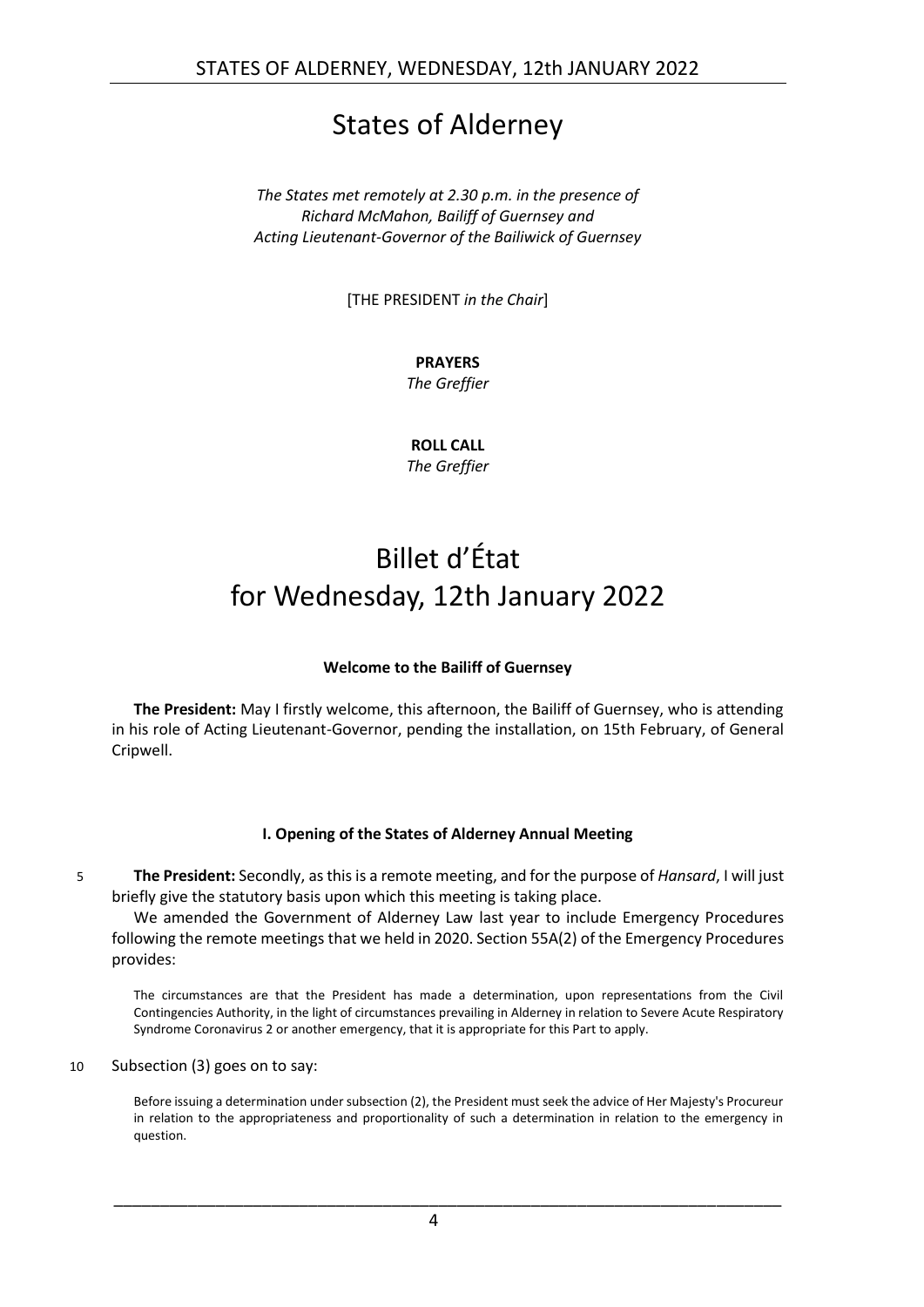I have recently received a request from the Civil Contingencies Authority to consider the implementation of section 55A in the light of present circumstances around the coronavirus. I have also taken advice from HM Procureur, who advises me that the application is both appropriate and proportionate to the circumstances in which we find ourselves. That being the 15 case, I have made the determination that the provisions that are set out in the Emergency

Procedures will apply. That is the basis on which this meeting is being held remotely. Before I ask the Greffier to move to Item II, there is one other issue which arises from the Emergency Procedures. We do not have a People's Meeting, but, instead of that, members of the community are invited to write to a Member of the States of Alderney and provide any comments

20 they might have on the content of the Billet. Section 55B(2) requires a Member of the States to report to this meeting and summarise the relevant comments, but having spoken to Mr Roberts, to whom those comments were invited, he has informed me that he has received no such comments on the Billet. That clarifies the position there.

I think, in those circumstances, Mr Greffier, we can now move to Item II on the Billet.

## **II. Election procedure – Approved**

<span id="page-4-0"></span>*Item II.*

*The States of Alderney is asked to approve that the following elections should be by verbal vote, otherwise Rule 20 of the Rules of Procedure of the States of Alderney, shall come into operation, i.e., voting shall, unless the States otherwise resolves, be carried out by written ballot.*

## 25 **The Greffier:** Thank you, Mr President.

Item II is the election procedure. The States of Alderney is asked to approve that the following elections should be by verbal vote, otherwise Rule 20 of the Rules of Procedure of the States of Alderney shall come into operation, i.e. voting shall, unless the States otherwise resolves, be carried out by written ballot.

30

## **The President:** Thank you.

I would like to thank Mr Abel for providing me with a list of all the relevant Members who would propose to be on each Committee, which I think will simplify matters considerably.

In relation to Item II, I understand, Mr Abel, that you are proposing this, it is to be seconded by 35 Mr Carter, and the view of your members is that the voting should take place verbally.

**Mr Abel:** That is correct, Mr President. Hence, I propose that we proceed on that basis.

**The President:** Unless anybody has a further comment, I think that resolution will pass.

40

**The Greffier:** That is, then, passed, Mr President.

## **III. Election of Vice President – Mr McKinley elected**

<span id="page-4-1"></span>*Item III. The States of Alderney is asked to elect a Vice President for 2022.*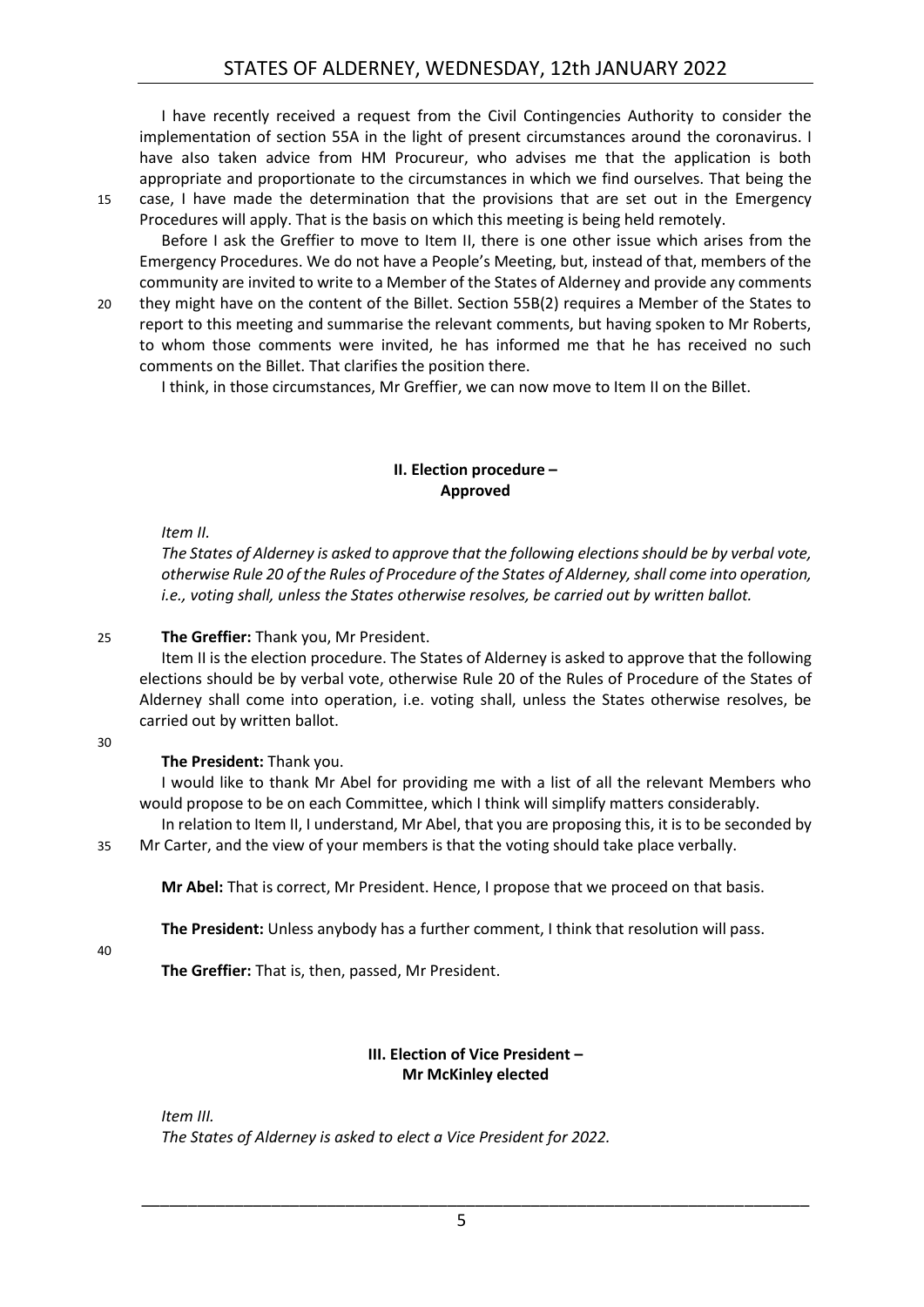## STATES OF ALDERNEY, WEDNESDAY, 12th JANUARY 2022

**The Greffier:** The next matter on the Billet is Item III, the election of a Vice President. The States of Alderney is asked to elect a Vice President for 2022.

45 **The President:** Again, I have had very helpful notification in advance that, Mr Roberts, you would like to propose Mr McKinley, and, Mr Gentle, you would like to second that Proposition.

**Mr Roberts:** That is correct, sir. I would like to propose Mr McKinley to be Vice President.

50 **The President:** Mr Gentle.

**Mr Gentle:** Mr President, I am more than happy to second Mr McKinley for the role of Vice President.

55 **The President:** And are you happy to offer yourself forward, Mr McKinley?

**Mr McKinley:** Indeed, I am, sir.

**The President:** Are there any other nominations?

60 In those circumstances, for the second year running, Mr McKinley, you will be the Vice President. Congratulations.

**Mr McKinley:** Thank you very much, sir.

May I just say a couple of words to thank my proposer and seconder, Mr Steve Roberts and Mr 65 Kevin Gentle, and to thank everybody else also?

Last year, there was not really very much for a Vice President to do, but I think perhaps this year, with the celebration of Her Majesty's 70th Coronation, there will be quite a lot to do. On 2nd June, for four days, we will be having a holiday, so perhaps I will be able to help you, sir, on that occasion.

70 Coincidentally, 2nd June happens also to be my birthday. It happens also, I believe, to be the birthday of Mr Steve Roberts, so there will be three celebrations on that day. I thank everybody for voting for me.

Thank you, sir.

75 **The President:** Certainly we will look forward to that.

## **IV. Appointment of Auditors – Grant Thornton Limited (Channel Islands) appointed**

<span id="page-5-0"></span>*Item IV.*

*The States of Alderney is asked to appoint Grant Thornton Limited (Channel Islands) to be the States' Auditors for 2022.*

**The President:** Item IV, please, Mr Greffier.

**The Greffier:** Item IV is the appointment of auditors.

The States of Alderney is asked to appoint Grant Thompson Limited (Channel Islands) to be the 80 States' Auditors for 2022.

**Mr Abel:** Correction, Mr President: Grant Thornton.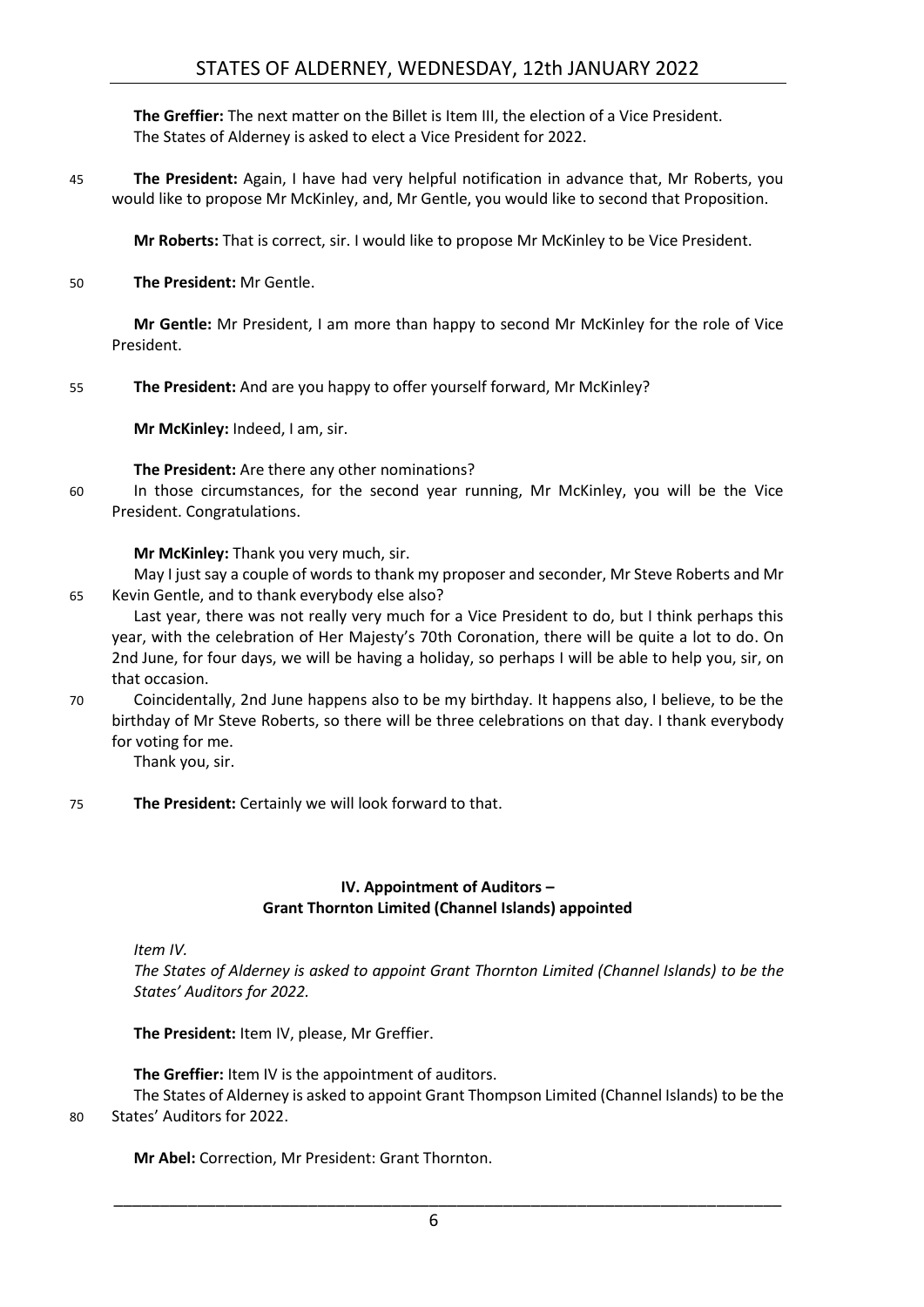## **The President:** Yes, Grant Thornton Limited (Channel Islands). (**Mr Abel:** Correct.)

I understand that that will be proposed by Mr Snowdon and seconded by Ms Burgess. Is that

#### 85 correct?

**Mr Snowdon:** That is correct, sir, yes. Thank you.

**Ms Burgess:** That is correct, yes.

90

**The President:** Unless anybody else has anything to contribute on that Item, we can say, Mr Greffier, that that one is also approved.

**The Greffier:** It has been recorded as approved, Mr President.

## **V. Election of Committee Chairmen – Chairmen elected**

<span id="page-6-0"></span>*Item V.*

*The States of Alderney is asked to elect the Chairmen of the following Committees:*

- *1. Policy and Finance Committee*
- *2. General Services Committee*
- *3. Building and Development Control Committee*
- 95 **The Greffier:** Item V is next: the appointment of Committee Chairmen.

The States of Alderney is asked to elect the Chairmen of the following Committees: Policy and Finance Committee, General Services Committee and Building and Development Control Committee.

## **1. Policy and Finance Committee – Mr Abel elected**

<span id="page-6-1"></span>100 **The Greffier:** Perhaps we could take item 1 first, Mr President.

**The President:** Thank you very much indeed. I understand, Mr Kelly and Mr Snowdon, that you would like to propose and second Mr Abel.

105 **Mr Kelly:** It is my pleasure and privilege to propose Mr Abel as Chair of P&F, sir.

**The President:** Thank you very much indeed. Are there any other nominations?

110 **Mr Snowdon:** Just to say that is seconded, sir. I am very happy to second Mr Abel as Chairman of P&F.

Thank you.

**The President:** Thank you very much indeed, Mr Snowdon.

115 Any other …? That being the case, Mr Abel, welcome to the chair of Policy and Finance for a second year.

**Mr Abel:** Thank you, Mr President.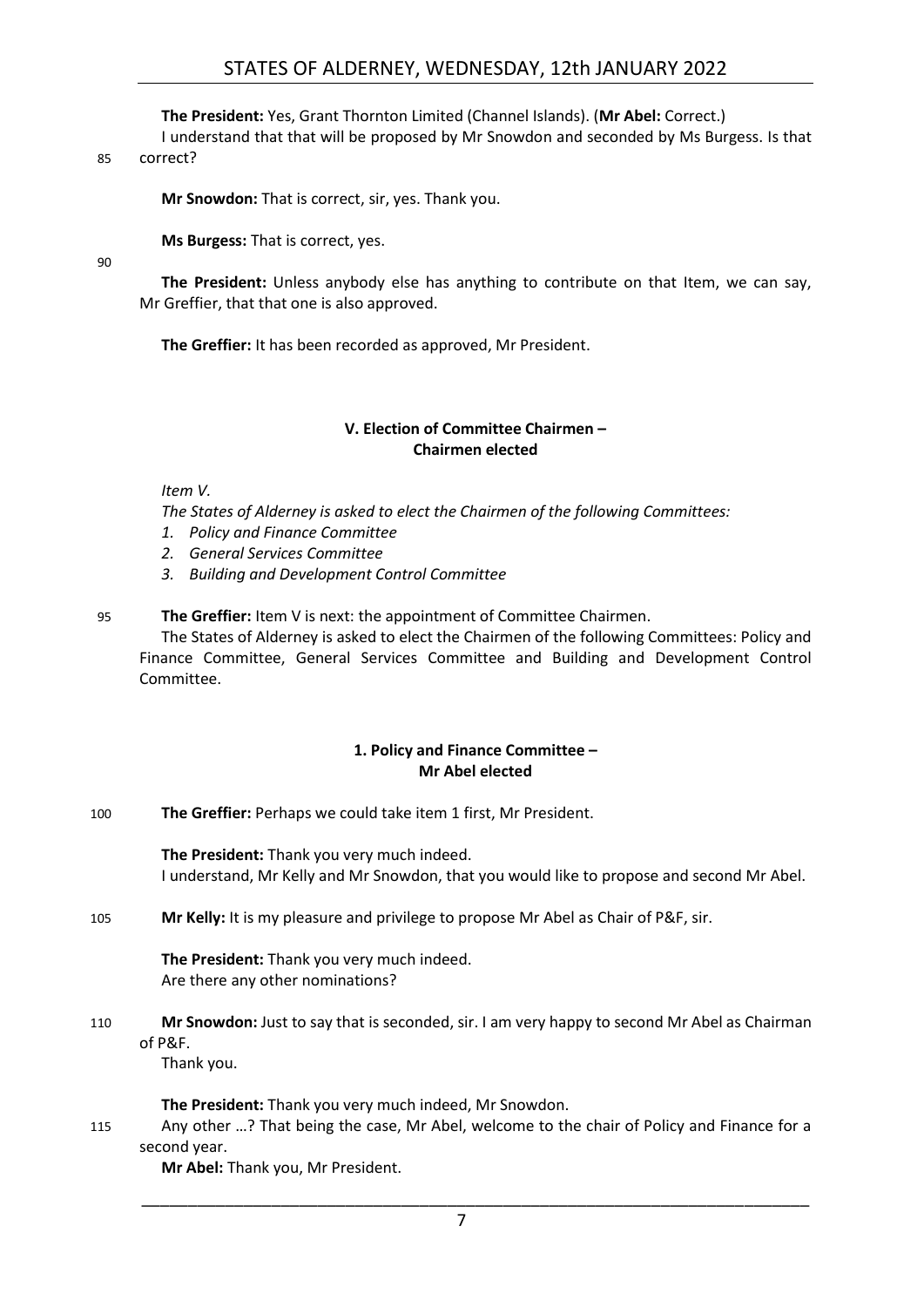If I may say a couple of words – I would just like to thank everybody for the support I have had during this last year. It has not been an easy year with regard to COVID and various other 120 challenges on the Island, and certainly we are still faced with a number of difficulties in this coming year, for which I am sure I will have the support of the P&F members, as I have this last year. Many thanks to Mr Kelly and Mr Snowdon for proposing and seconding me. Thank you, Mr President.

125 **The President:** Thank you very much indeed.

## **2. General Services Committee – Mr Kelly elected**

<span id="page-7-0"></span>**The President:** Now we move to General Services.

Ms Burgess, I think you would like to put forward Mr Kelly for that role; and, Mr Gentle, you would like to second that.

130 **Ms Burgess:** Yes, thank you. I would be very pleased to nominate Mr Kelly as Chair of General Services Committee.

**Mr Gentle:** Yes, thank you, sir, delighted to second Mr Kelly for General Services.

135 **The President:** Are there any other nominations? Mr Kelly, you have your second year as Chair of the General Services Committee.

**Mr Kelly:** Thank you, sir, and thank you to both my proposer and seconder. Also, thank you to all the members of the General Services Committee who have supported me in my role for the 140 last 12 months. Thank you very much indeed.

<span id="page-7-1"></span>**The President:** Thank you.

## **4. Building and Development Control Committee – Mr Gentle elected**

**The President:** Now we come to the Building and Development Control Committee. Mr Harris, 145 I believe that you would like to propose Mr Gentle, and, Ms Burgess, you would like to second that nomination.

**Mr Gentle:** Thank you, sir. Very happy to propose Mr Gentle for the chairmanship of the Building and Development Control Committee.

150

**Ms Burgess:** And I am very pleased to second him. Thank you.

**The President:** Thank you. Are there any other nominations? 155 Mr Gentle, you will be the Chair of BDCC for another year.

> **Mr Gentle:** Thank you very much, sir, and, in the same vein as the two previous Chairmen, thank you to my proposer and seconder, Committee members and everybody else.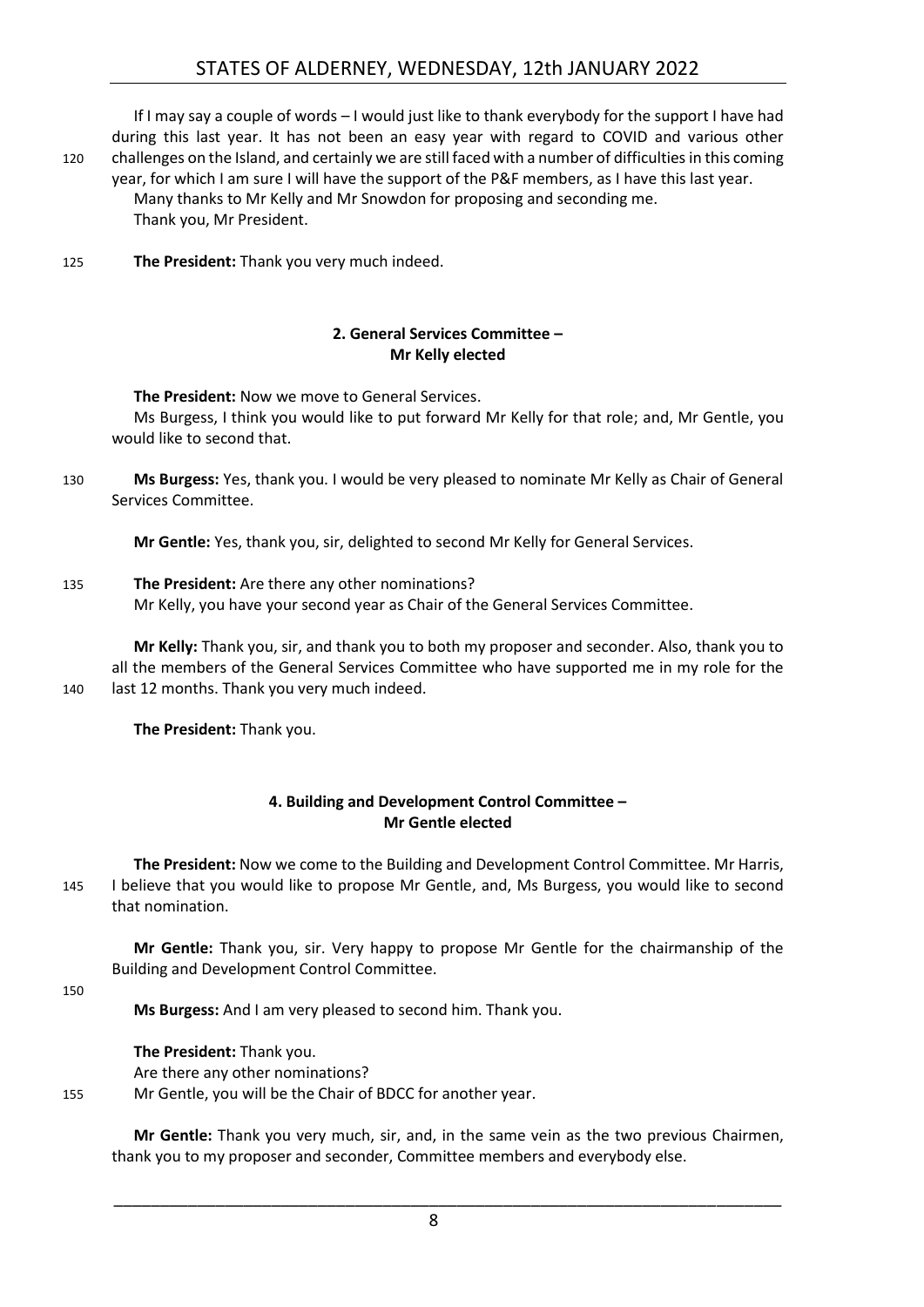## Thank you.

## **VI. Election of Members of the Policy and Finance Committee – Ms Burgess, Mr Gentle, Mr Kelly, Mr Carter, Mr Harris, Mr Snowdon, Mr Roberts and Mr McKinley elected**

## <span id="page-8-0"></span>*Item VI*

*The States of Alderney is asked to elect a minimum of two Members in addition to the Chairman, to the Policy and Finance Committee.*

160 **The Greffier:** Item VI, Mr President, is the appointment of Members of the Policy and Finance Committee.

The States of Alderney is asked to elect a minimum of two Members, in addition to the Chairman, to the Policy and Finance Committee.

## 165 **The President:** Thank you very much indeed.

Mr Abel, I understand that you wish to propose eight Members for the Policy and Finance Committee and they will be the same membership as last year with the exception of Mr Jenkins. Is that correct?

## 170 **Mr Abel:** That is correct, Mr President.

For the record, the Members being proposed are Ms Burgess, Mr Gentle, Mr Kelly, Mr Carter, Mr Harris, Mr Snowdon, Mr Roberts and Mr McKinley.

Thank you, Mr President.

## 175 **The President:** Thank you.

I believe, Mr Jenkins, that you would like to second those proposals.

**Mr Jenkins:** Yes, more than happy to second them, sir. Thank you.

## 180 **The President:** Thank you very much indeed.

I do not think there will be any other observations. That being the case, that will be the membership of the Policy and Finance Committee.

**The Greffier:** That is marked as passed, Mr President.

## **VII. Election of Committee Members to other Committees – Members elected**

<span id="page-8-1"></span>*Item VII.*

*The States of Alderney is asked to elect the members of the following Committees, in addition to the Chairmen:-*

- *1. A minimum of two Members to the General Services Committee*
- *2. A minimum of two Members to the Building and Development Control Committee*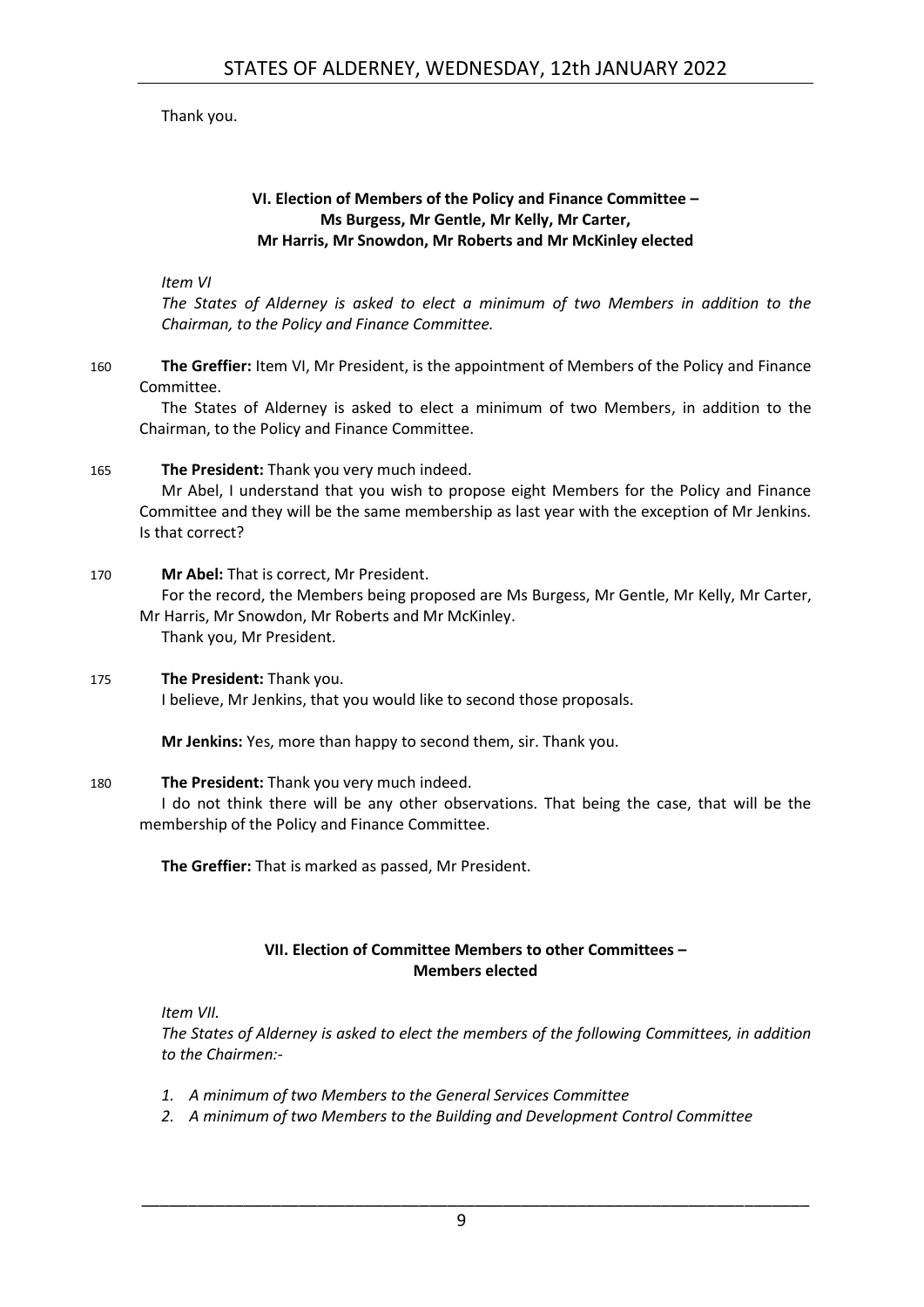185 **The Greffier:** We move to Item VII, the appointment of Committee Members of other Committees.

The States of Alderney is asked to elect the members of the following Committees, in addition to the Chairmen: a minimum of two Members for the General Services Committee and a minimum of two Members to the Building and Development Control Committee.

## **1. General Services Committee – Ms Burgess, Mr Jenkins, Mr McKinley and Mr Roberts elected**

<span id="page-9-0"></span>190 **The Greffier:** Mr President, with your permission, we will start with number 1, a minimum of two Members to the General Services Committee.

## **The President:** Thank you very much indeed.

Mr Kelly, I understand that you would like to propose Ms Burgess, Mr Jenkins, Mr McKinley 195 and Mr Roberts.

**Mr Kelly:** That is correct, sir, the previous members of last year's Committee, absolutely.

**The President:** Thank you very much indeed.

200 I think, Mr Abel, you are going to second that.

**Mr Abel:** That is correct. I would second those appointments, Mr President, thank you.

#### **The President:** Thank you.

205 Does anybody else wish to offer themselves for membership of the General Services Committee? That being the case, the Members I have just read out will be duly elected to the General Services Committee.

## **2. Building and Development Control Committee – Mr Carter, Ms Burgess, Mr Snowdon, and Mr Harris elected**

<span id="page-9-1"></span>**The Greffier:** Number 2 of Item VII, two Members to the Building and Development Control Committee.

#### 210

**The President:** Mr Gentle, I understand that you would like to propose Mr Carter, Ms Burgess, Mr Snowdon and Mr Harris.

**Mr Gentle:** Yes, please, sir. Thank you.

#### 215

**The President:** And again, Mr Abel, you are happy to second those nominations?

**Mr Abel:** I am happy to second those nominations, Mr President, thank you.

## 220 **The President:** Thank you very much indeed.

Are there any other nominations for the Building and Development Control Committee? That being the case, those Members are duly elected.

**The Greffier:** And marked as such, Mr President.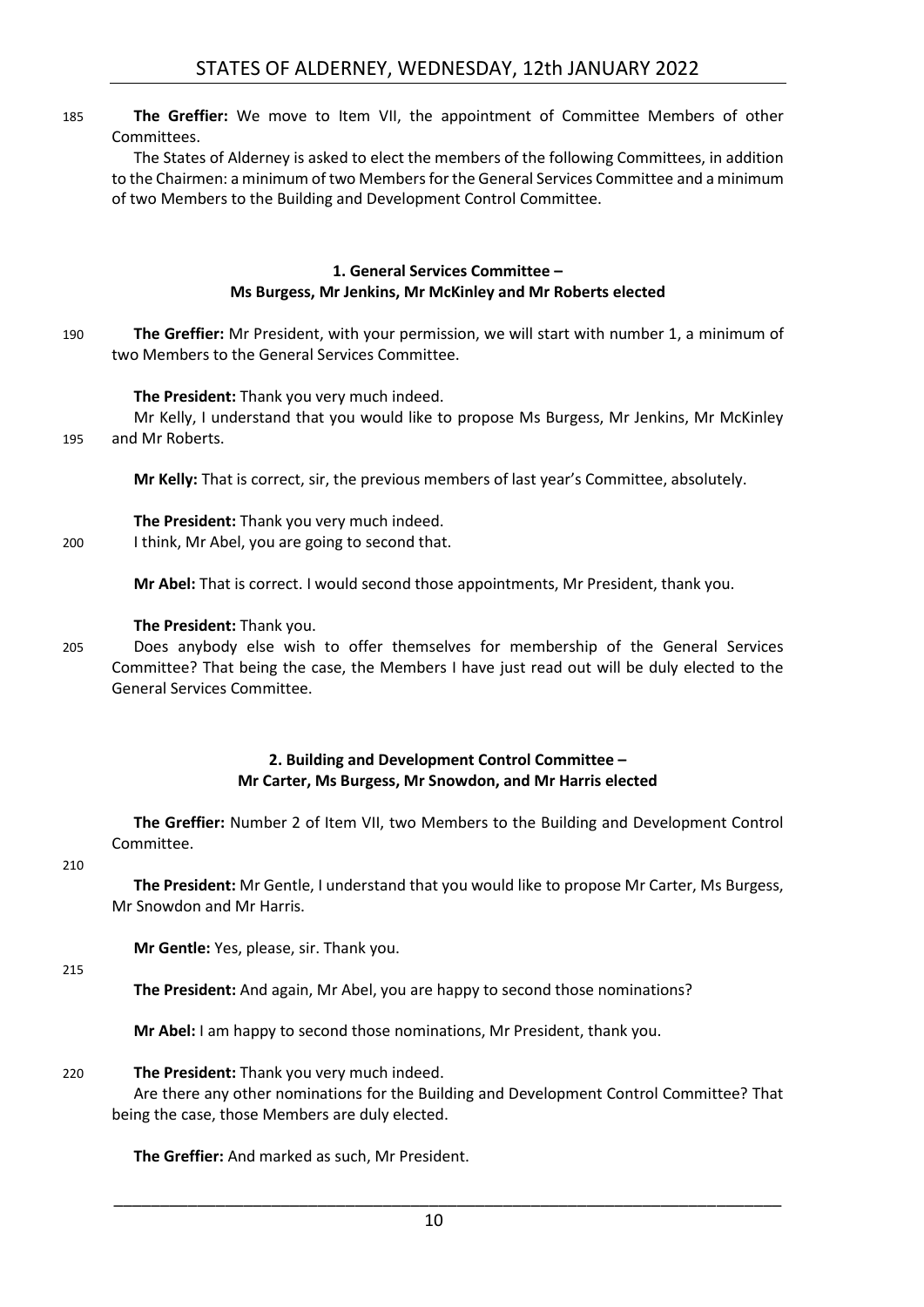## <span id="page-10-0"></span>**VIII. Election of Alderney Representatives to sit in the Guernsey States of Deliberation – Mr Snowdon and Mr Roberts elected as Representatives; Mr Gentle and Ms Burgess elected as Alternative Representatives**

## *Item VIII.*

*Following the procedure as laid out in the Resolution of The States of Alderney dated 18th October 2006, and the Plebiscite election of 12th December 2020, the States of Alderney is asked:-*

- *(a) To elect two Members to sit in the Guernsey States of Deliberation for 2022, and*
- *(b) To elect two other Members to sit in the Guernsey States of Deliberation as Alternative Representatives for 2022.*
- 225 **The Greffier:** The next Item is Item VIII, the election of Alderney Representatives to sit in the Guernsey States of Deliberation.

Following the procedure as laid out in the Resolution of the States of Alderney dated 18th October 2006 and the Plebiscite election of 12th December 2020, the States of Alderney is asked to elect two Members to sit in the States of Deliberation for 2022, and to elect two other 230 Members to sit in the States of Deliberation as Alternative Representatives for 2022.

Could we start with the matter listed as action (a), to elect two Members to sit in the Guernsey States of Deliberation for this year?

**The President:** I think, Mr Carter, you would like to propose Mr Snowdon and Mr Roberts, and 235 that would be seconded by Mr Abel.

**Mr Carter:** That is correct, sir.

**Mr Abel:** That is correct. Thank you.

240

**The President:** Thank you very much indeed.

Are there any other nominations? That being the case, Mr Snowdon and Mr Roberts, you will be the Representatives in the States of Deliberation for the next year.

## 245 **Mr Snowdon:** Thank you, sir.

**The Greffier:** That takes us to part (b) of Item VIII, Mr President, to elect two other Members to the Guernsey States of Deliberation as Alternative Representatives for this year.

## 250 **The President:** Thank you.

Again, Mr Carter, you would like to propose Mr Gentle and Ms Burgess; and, Mr Abel, you would like to second that.

**Mr Carter:** That is correct, sir.

#### 255

**Mr Abel:** That is correct, sir. Thank you.

## **The President:** Thank you.

Any other nominations for the alternates? Mr Gentle and Ms Burgess are duly appointed.

260

**The Greffier:** Marked as such, Mr President.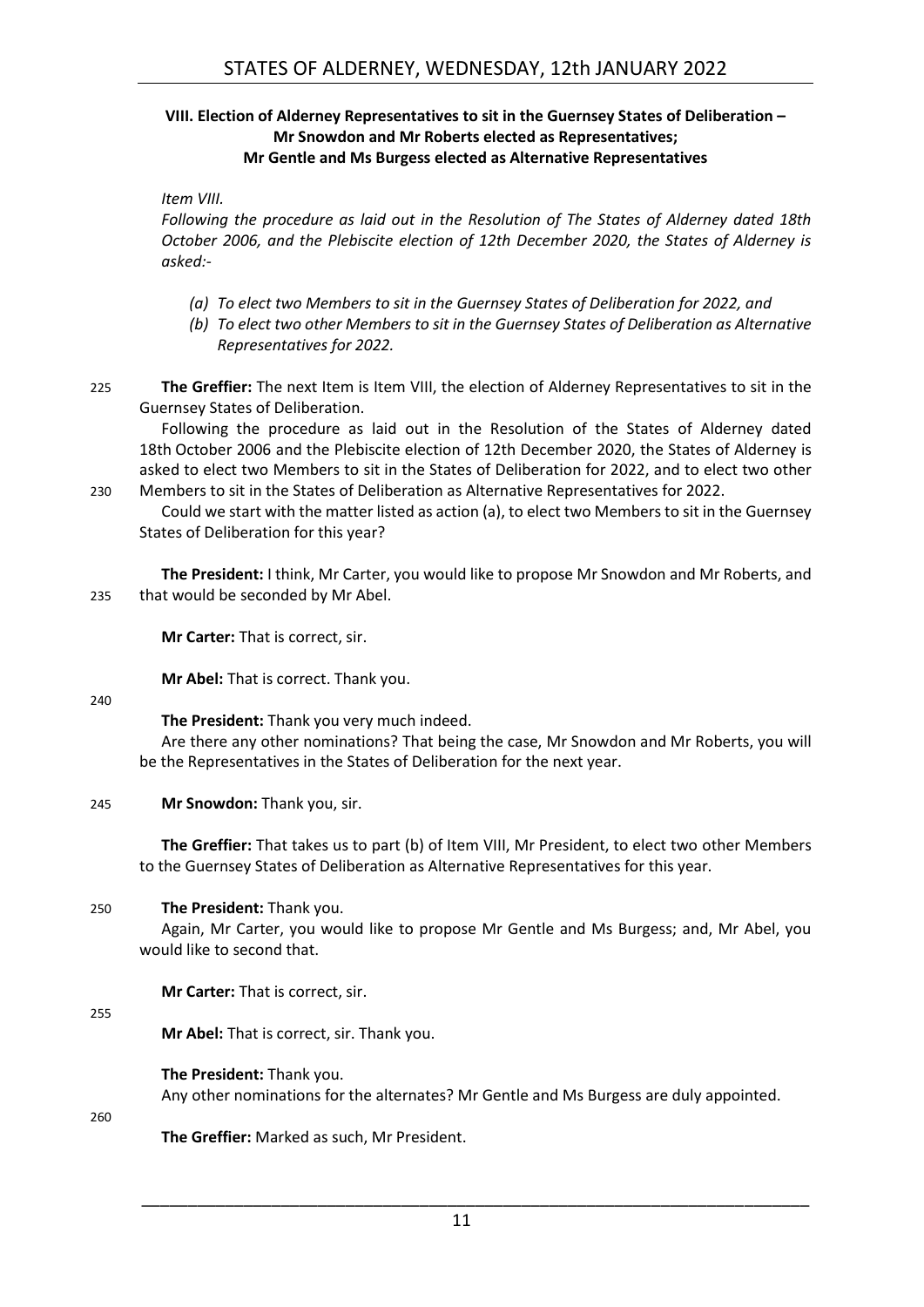## **IX. Other appointments: Commonwealth Parliamentary Association – Mr Carter, Mr McKinley, and Ms Burgess appointed**

<span id="page-11-0"></span>*Item IX.*

*The States of Alderney is asked to elect three Members to sit on the Management Committee in the affairs of the Alderney Branch of the Commonwealth Parliamentary Association (the President being Ex-officio Chairman) for 2022.*

**The Greffier:** Item IX, other appointments: Commonwealth Parliamentary Association.

The States of Alderney is asked to elect three Members to sit on the Management Committee in the affairs of the Alderney Branch of the Commonwealth Parliamentary Association, the 265 President being Ex-officio Chairman, for 2022.

**The President:** Thank you very much indeed.

Mr Gentle, I think you would wish to propose Mr Carter, Ms Burgess and Mr McKinley; and, Mr Harris, you would like to second those nominations.

270

**Mr Gentle:** Yes, please, sir. Thank you.

**Mr Carter:** Thank you, sir. Happy to second.

#### 275 **The President:** Thank you very much indeed.

Does anybody else wish to put themselves forward? Are there any other nominations? No. That being the case, the aforementioned are appointed to the Commonwealth Parliamentary Association.

## **X. Other appointments: St Anne's School Management Committee – Mr Jenkins appointed**

<span id="page-11-1"></span>*Item X.*

*The States of Alderney is asked to resolve to appoint, for a period of one year, renewable at the next Annual January Meeting, one Member as a Representative on the Management Committee of St Anne's School.*

**The Greffier:** Item X on the Billet, Mr President, is other appointments: St Anne's School 280 Management Committee.

The States of Alderney is asked to resolve to appoint, for a period of one year, renewable at the next Annual January Meeting, one Member as a Representative on the Management Committee of St Anne's School.

## 285 **The President:** Thank you very much indeed.

Mr Snowdon, you would like to propose Mr Jenkins to continue in that role; and Mr Gentle, I think you would second that.

**Mr Snowdon:** Yes, delighted to propose Mr Jenkins, sir.

290

**Mr Gentle:** Very happy to second Mr Jenkins. Thank you.

**The President:** Thank you very much indeed.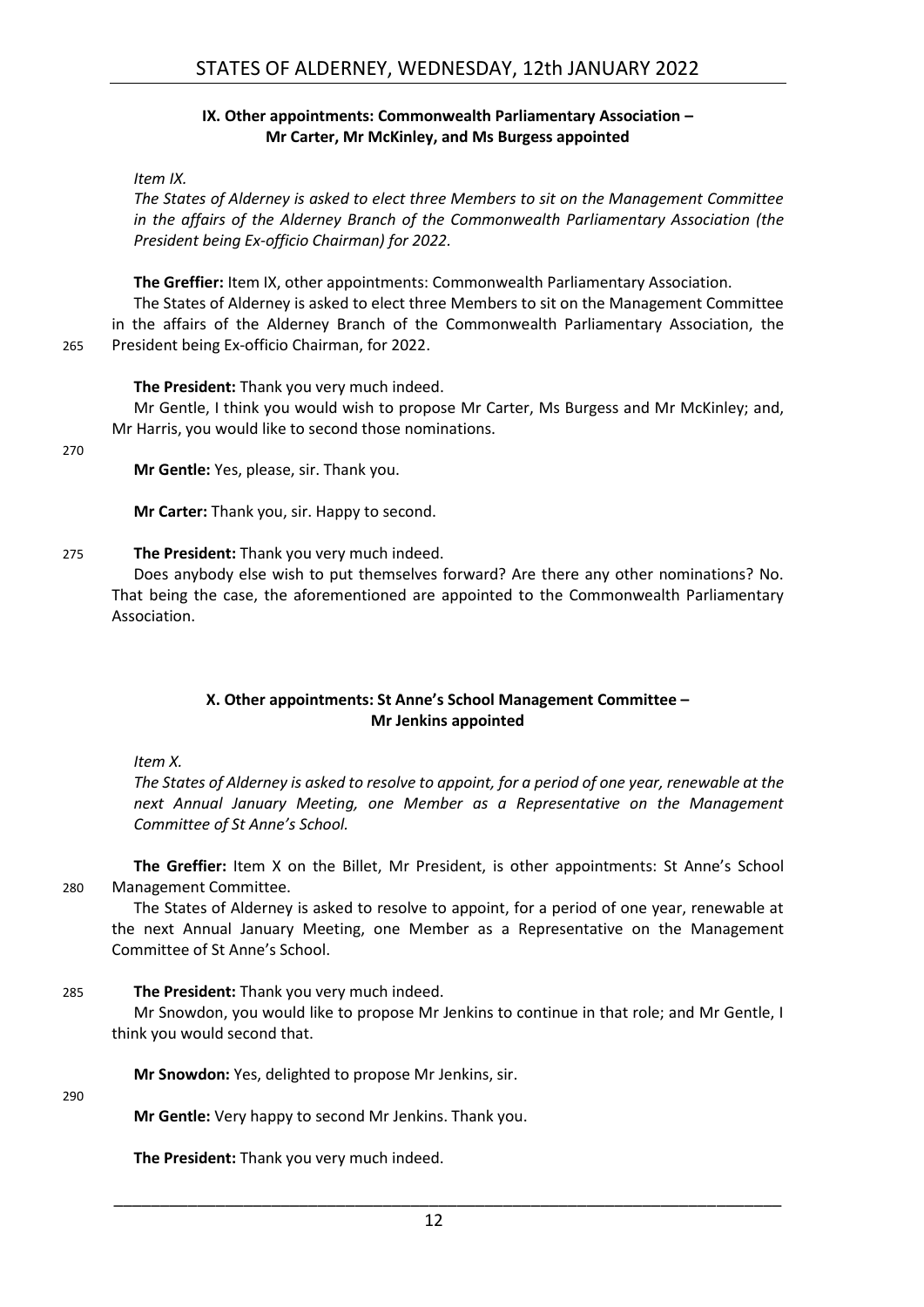Are there any other nominations for that role?

295 Mr Jenkins, the role is yours for the second year.

**Mr Jenkins:** Thank you, sir.

**The President:** I think, Mr Greffier, that completes the election of Committees for this year.

300

**The Greffier:** It does, Mr President. Thank you.

## <span id="page-12-0"></span>**XI. Emergency Powers (Coronavirus) (General Provision) (Bailiwick of Guernsey) (No. 13) (Amendment) (No. 2) Regulations, 2021 – Item not annulled**

*The States of Alderney is asked not to annul the Emergency Powers (Coronavirus) (General Provision) (Bailiwick of Guernsey) (No. 13) (Amendment) (No. 2) Regulations, 2021.*

**The Greffier:** The next Item on the Billet is Item XI: Emergency Powers (Coronavirus) (General Provision) (Bailiwick of Guernsey) (No. 13) (Amendment) (No. 2) Regulations, 2021.

The States of Alderney is asked not to annul the Emergency Powers (Coronavirus) (General 305 Provision) (Bailiwick of Guernsey) (No. 13) (Amendment) (No. 2) Regulations, 2021.

This is proposed by Mr Abel. It is seconded by Mr Snowdon.

**The President:** Mr Abel.

310 **Mr Abel:** Thank you, Mr President.

With regard to Item XI, these Regulations are a second amendment to the Emergency Powers (Coronavirus) (General Provision) (Bailiwick of Guernsey) (No. 13) Regulations, 2021, the details of which are provided in the supporting documentation to this and the December Billet.

- These Regulations are emergency regulations made by the Civil Contingencies Authority under 315 Part 3 of the Civil Contingencies (Bailiwick of Guernsey) Law, 2012. They are made on the occurrence of an emergency, within the meaning of the Law, in the Bailiwick arising from the urgent need to prevent, control or mitigate the spread of the virus and the disease caused thereby, COVID-19, which was made a notifiable disease for the purposes of the Public Health Ordinance, 1936 on 10th February 2020.
- 320 These Regulations extend the requirement to wear face coverings to cinemas, theatres, concert venues and places of worship, with exemptions for people in those places while singing, playing musical instruments, giving a reading, preaching or otherwise performing, other than as a member of the audience or the congregation. They also make an offence of failing to comply with a requirement to wear a face covering, punishable on conviction by a level 2 fine, in addition to
- 325 being a fixed penalty notice offence.

Mr President, the States of Alderney are asked not to annul the Emergency Powers (Coronavirus) (General Provision) (Bailiwick of Guernsey) (No. 13) (Amendment) (No. 2) Regulations, 2021.

Thank you.

330

**The President:** Thank you very much indeed. Have you anything to add, Mr Snowdon?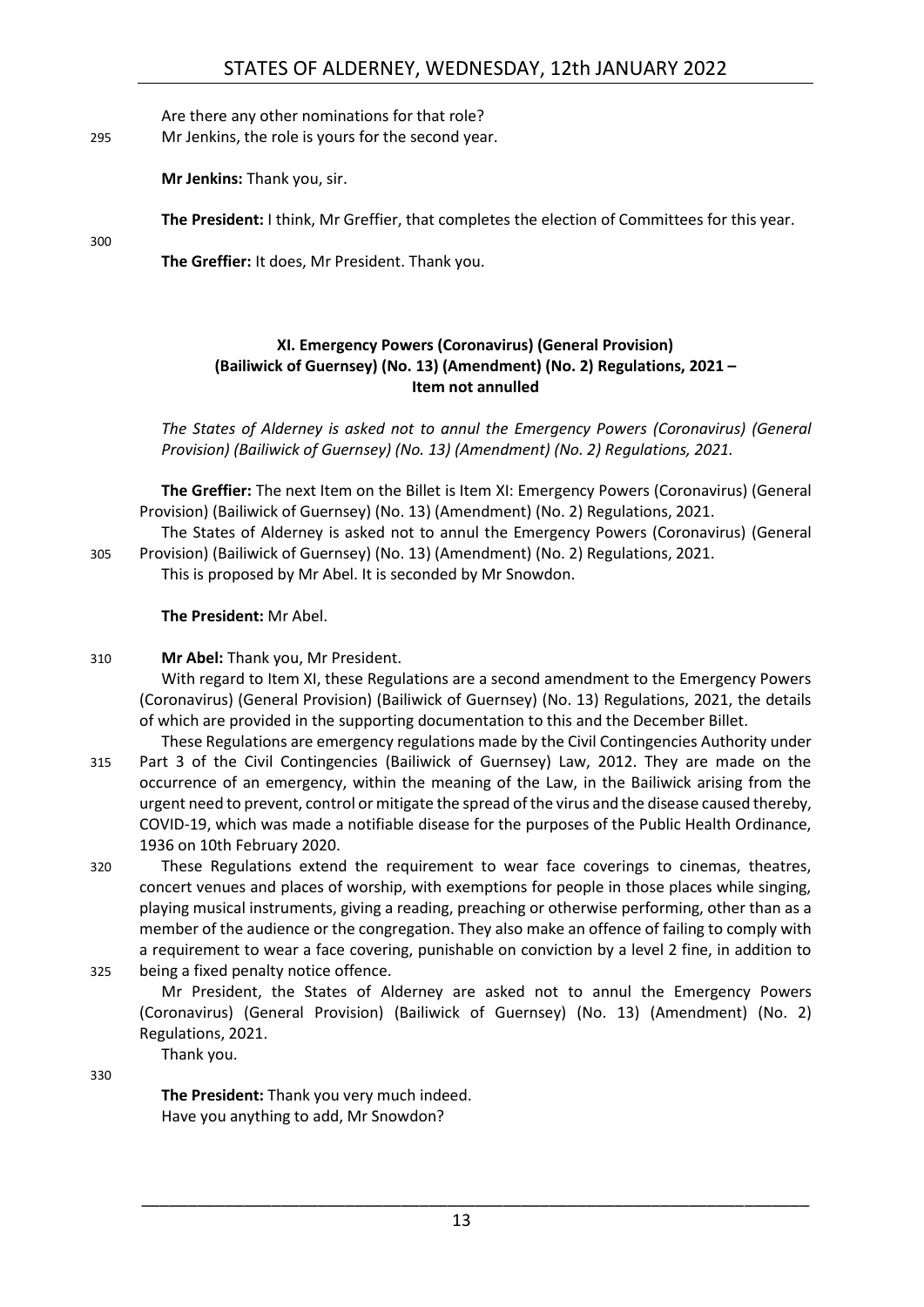**Mr Snowdon:** Nothing to add, sir, but can I reserve my right to speak? Nothing to add at the

335 moment, but happy to second.

Thank you.

**The President:** Yes, of course you can.

Does any other Member wish to make a contribution to this Item? 340 That just leaves you, Mr Snowdon.

**Mr Snowdon:** I think Mr Roberts had his hand up.

**The President:** Mr Roberts, yes.

345

**Mr Roberts:** Yes, sir, sorry, I did not quite get there.

I would like to thank the CCA, and the President indeed, for all the work they have done in the past couple of years. It has been an *awful* time for everybody and it has frightened a lot of people on Alderney. I think you have done a fantastic job, absolutely fantastic, so please do not take 350 anything I say as a criticism.

I just think that Alderney could perhaps have a bespoke ruling, we can differ our ruling from Guernsey. I think, with us being a smaller community, we are perhaps better placed to keep our numbers lower. For instance, in the same household, if somebody tests positive and yet another three people in that household test negative, those people are actually allowed out into the

- 355 community. They could carry COVID out to our elderly and out to the shops and spread it even further. I know we have to keep the economy going and we have to keep our Airport and our essential workers going, but you could give a dispensation for those workers at the Airport, the Ambulance Service and everywhere else it should be applied. In everyday use that should be applied, unless you have an exemption.
- 360 I do not agree with that ruling, where someone in the household has COVID but other people can go out into the community if they test negative. I do not agree with it. That is just one of the tweaks that we could have made, to give dispensation to essential workers and agree the difference of an essential worker. That is all I would like to say.

I would really like to thank Mr Abel, the President and the CCA for all the work they have done. 365 It has been absolutely fantastic – that is just the one little niggling thing that I have about this business.

Thank you very much, sir.

**The President:** Thank you very much indeed, Mr Roberts.

370 Anybody else wish to speak on this Item? Mr Abel, would you like to exercise your right of reply?

**Mr Abel:** Yes, I think so, Mr President, if I may.

I note Mr Roberts' comments and I understand them fully. I think, if we look back over the last 375 year, there have been some particular regulations passed in regard to Alderney alone, particularly on the travel side. This particular item on isolation has been raised with the CCA and discussed, and I will take it up yet again in the coming weeks as possibly the isolation rules are reviewed going forward. Thank you.

380

**The President:** Thank you very much indeed.

I think, in the light of Mr Roberts' comments, we will take a vote on this one, please, Mr Greffier.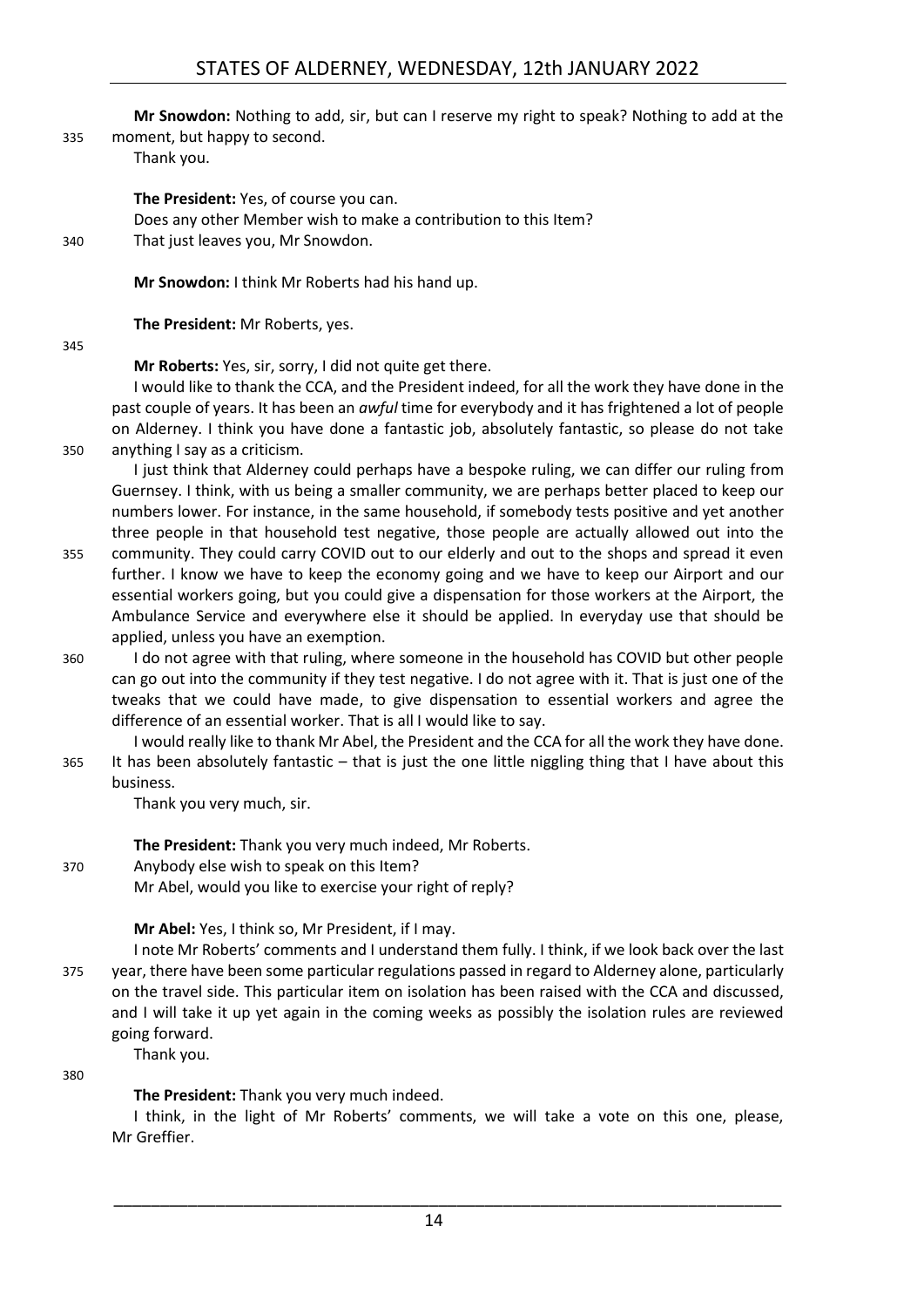#### *A vote was taken and the results were as follows:*

| <b>FOR</b>  | <b>AGAINST</b> | <b>ABSTAINED</b> |
|-------------|----------------|------------------|
| Mr Abel     | None           | None             |
| Ms Burgess  |                |                  |
| Mr Carter   |                |                  |
| Mr Gentle   |                |                  |
| Mr Harris   |                |                  |
| Mr Jenkins  |                |                  |
| Mr Kelly    |                |                  |
| Mr McKinley |                |                  |
| Mr Roberts  |                |                  |
| Mr Snowdon  |                |                  |

**The Greffier:** Unanimously carried, Mr President.

385 Thank you.

<span id="page-14-0"></span>**The President:** Thank you.

#### **XII. Separation, Maintenance and Affiliation Proceedings (Alderney) Law, 1964 Amendments – Approved**

*Item XII.*

*The States of Alderney is asked to decide whether after consideration of the Policy Letter entitled 'Separation, Maintenance and Affiliation Proceedings (Alderney) Law, 1964, Amendments' dated 17th December 2021, they are of the opinion to:-*

*i. Direct the preparation of such legislation to give effect to the required amendments to the Separation, Maintenance and Affiliation Proceedings (Alderney) Law, 1964, to align with the matrimonial causes reforms; and*

*ii. note that the amendments to the Separation, Maintenance and Affiliation Proceedings (Alderney) Law, 1964 will be set out in a supplementary Policy Letter to the Matrimonial Causes Projet.*

**The President:** Now, on to Item XII, please.

390 **The Greffier:** Item XII is the Separation, Maintenance and Affiliation Proceedings (Alderney) Law, 1964 Amendments.

The States of Alderney is asked to decide whether after consideration of the Policy Letter entitled Separation, Maintenance and Affiliation Proceedings (Alderney) Law, 1964, Amendments dated 17th December 2021, they are of the opinion to direct the preparation of such legislation 395 to give effect to the required amendments to the Separation, Maintenance and Affiliation Proceedings (Alderney) Law, 1964, to align with the matrimonial causes reforms; and to note that the amendments to the Separation, Maintenance and Affiliation Proceedings (Alderney) Law, 1964 will be set out in a supplementary Policy Letter to the Matrimonial Causes Projet.

This is proposed by Mr Abel and seconded by Mr Gentle.

400

**The President:** Thank you very much indeed.

Mr Abel, you were kind enough to draw to my attention a typographical error in the proposed resolution, which gives the date as 17th December but you have informed me that the date actually should be 6th December. Is that correct?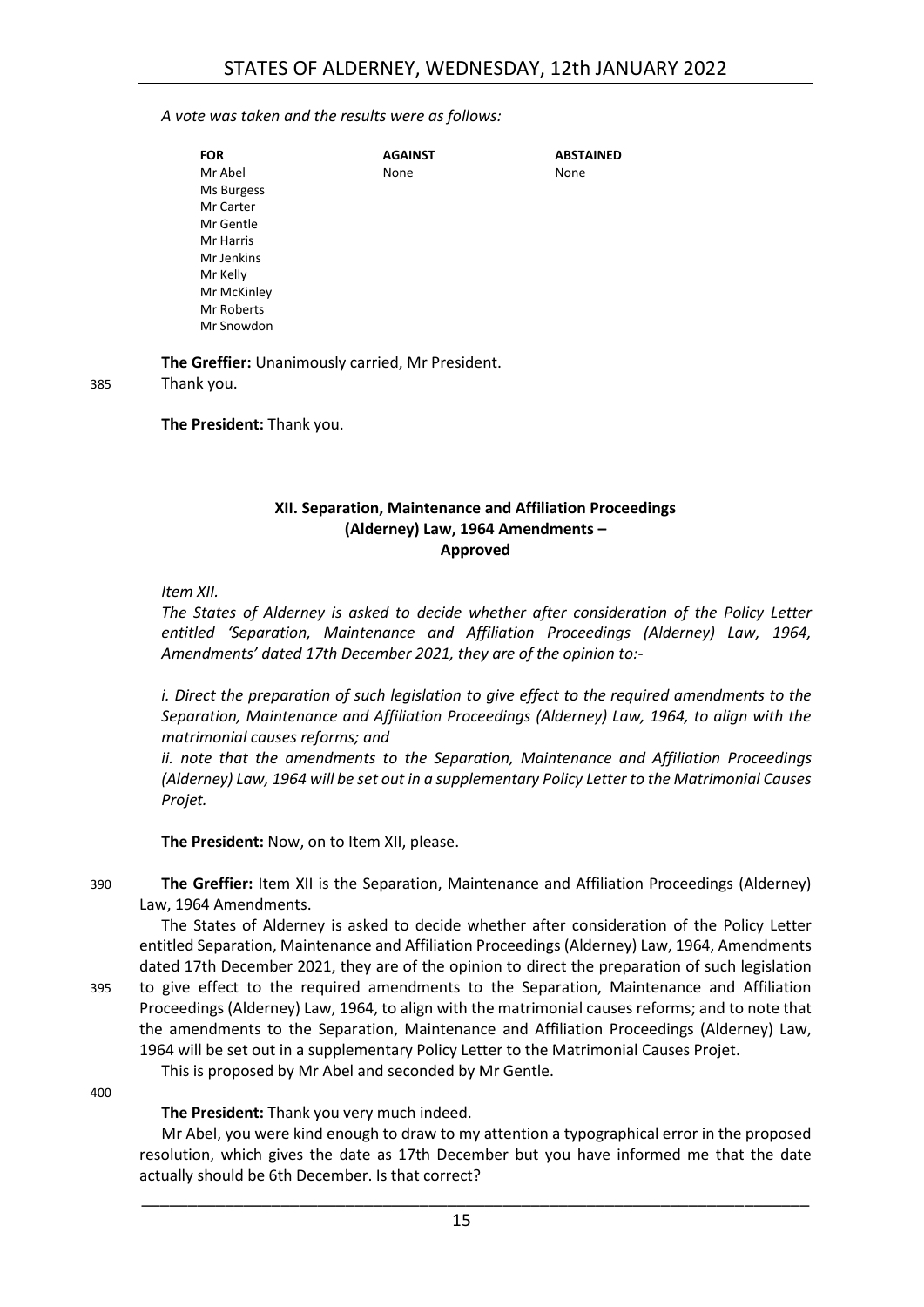## 405 **Mr Abel:** That is correct, Mr President.

If you look at the fact that we agreed in P&F to this proposal on 16th, it does not make sense that we only had the letter on the 17th. Hence, checking back on the P&F pack, the document actually is dated 6th December.

## 410 **The President:** Thank you.

As this is not materially going to alter the nature of the resolution, I am happy that that amendment, Mr Greffier, can be made at this stage.

**The Greffier:** There are no adverse comments, Mr President, so I think the matter can be 415 amended on the Billet.

**The President:** Thank you very much indeed. Mr Abel, you are going to propose this one.

## 420 **Mr Abel:** Yes, Mr President, sir and colleagues.

In February 2020 the States of Deliberation agreed to repeal and replace the Matrimonial Causes (Guernsey) Law, 1939. The new Matrimonial Causes Law will be Bailiwick-wide legislation, to ensure consistency and clarity across the Islands in relation to divorce and other matrimonial proceedings.

425 It was noted within that Policy Letter to the States of Deliberation that consequential amendments will need to be made to the Separation, Maintenance and Affiliation Proceedings (Alderney) Law, 1964 to ensure that it aligns with the approved reformsto the Matrimonial Causes Law.

The Matrimonial Causes Law reforms aim to ensure that the Law is inclusive and reflective of 430 a modern society and to simplify the legislation so as to reduce conflict. The main reforms agreed by the States of Deliberation in 2020 include: firstly, moving to no fault divorce by removing the fault grounds; secondly, removal of the ability to contest a divorce; thirdly, removal of the requirement for the court to consider reconciliation; and fourthly, simplifying the procedure to allow couples to process divorces themselves, where possible.

435 It is intended that the legislation to meet these changes will be approved by the end of 2022 at the latest, for implementation in 2023. Accordingly, the drafting priority assigned to this legislation is high and an initial draft of the legislation is nearing completion. The consequential amendments to the Domestic Proceedings Law are equally being addressed.

The Separation, Maintenance and Affiliation Proceedings (Alderney) Law, 1964 enables a party 440 to a marriage to apply for a separation order and financial provision based on the behaviour of the other party. The basis on which applications are heard depends on the fault grounds that need to be established before an application can be granted.

To align the Law with the Matrimonial Causes Law reforms, the Law Officers have advised that the main sections of the Law that are likely to require amendment are in Part II relating to 445 separation and maintenance proceedings. The Billet provides the details of the amendments to section 2, grounds of application; section 3, orders for financial provision and separation; section 4, matters to which the court is to have regard; and section 7, orders where parties are living apart by agreement.

It is possible that further amendments to the Law will be identified during the drafting stage 450 to align to the other legislative changes being drafted, in addition to those proposed above. It is not expected that these will be substantive in nature. Should that not be the case, then the Committee will advise accordingly.

The Policy & Finance Committee agreed the proposed amendments at its meeting on 16th December.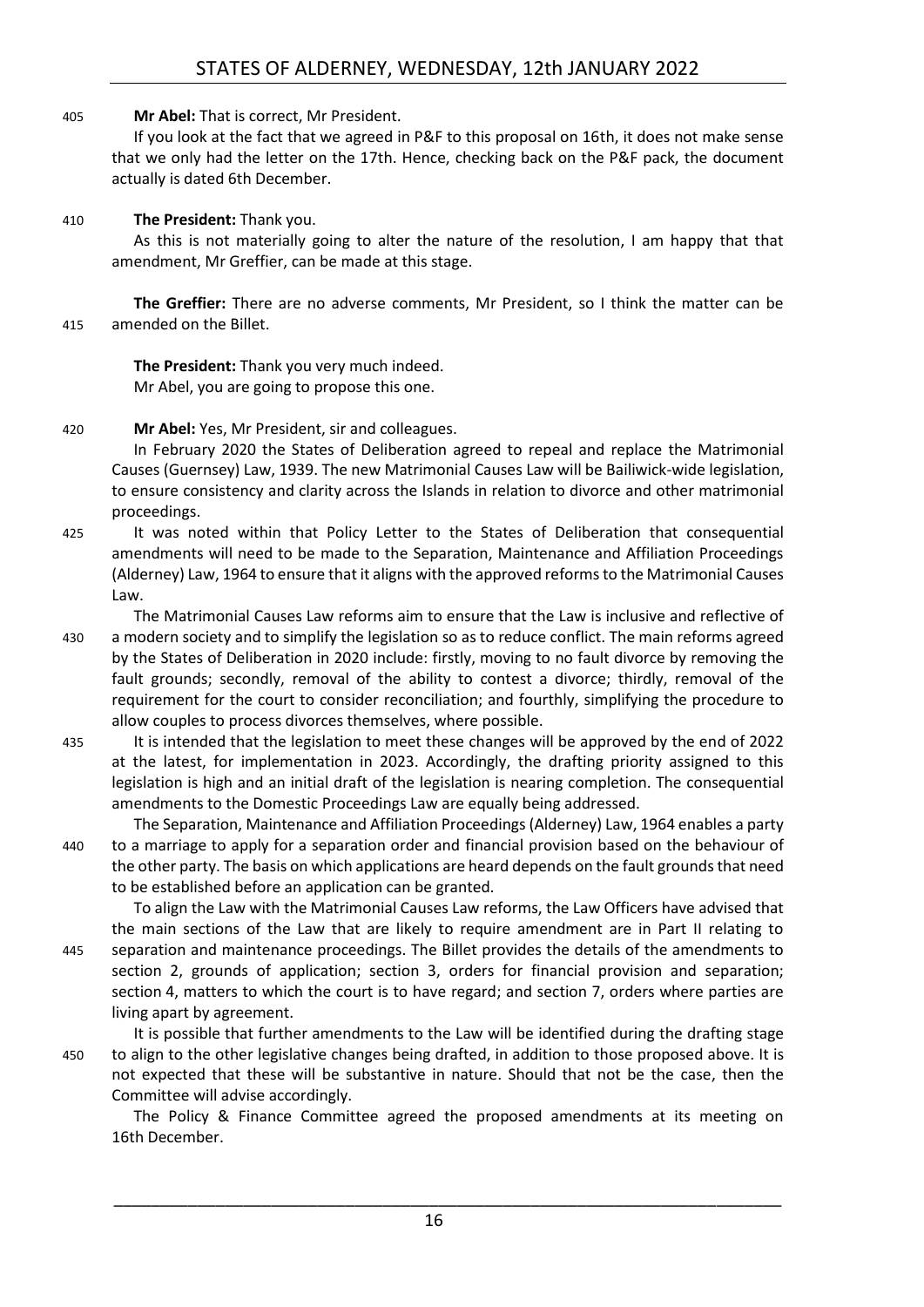## STATES OF ALDERNEY, WEDNESDAY, 12th JANUARY 2022

- 455 Mr President, the States of Alderney, after consideration of the Policy Letter entitled Separation, Maintenance and Affiliation Proceedings (Alderney) Law, 1964 Amendments dated 6th December 2021, is asked to agree, firstly, to direct the preparation of such legislation to give effect to the required amendments to the Separation, Maintenance and Affiliation Proceedings (Alderney) Law, 1964, to align with the matrimonial causes reforms; and secondly, to note that 460 the amendments to the Separation, Maintenance and Affiliation Proceedings (Alderney) Law,
	- 1964 will be set out in a supplementary Policy Letter to the Matrimonial Causes Projet. Thank you, Mr President.

**The President:** Thank you very much indeed. 465 Mr Gentle, do you have anything to add?

> **Mr Gentle:** Mr President, sir, colleagues, I think Mr Abel has managed to say everything I have written down in front of me. This is to be seen as a necessary good step, sir, and I encourage all Members to support this.

470 Thank you.

**The President:** Thank you very much indeed. Would any Member like to speak on this Item?

475 **The Greffier:** Mr Snowdon has his hand raised, Mr President.

**The President:** Please, Mr Snowdon, go ahead.

#### **Mr Snowdon:** Thank you, sir.

480 Just to be brief, I think this is an important step forward and I think the reforms are actually well overdue. If anything, it should, hopefully, avoid the high cost of lawyers when people are getting divorced and actually streamline the process, so I think this should be very much supported and I hope there will be further engagement with P&F and Guernsey over the matter moving forward, but I think it is a step in the right direction, and I just wanted to add that briefly.

485 Thank you.

**The President:** Thank you very much indeed. Does anybody else wish to speak on this Item? No. I suspect, Mr Abel, you do not want to say anything else?

490

**Mr Abel:** No, Mr President. I think I have covered it reasonably well in the presentation. Thank you.

**The President:** Thank you very much indeed. 495 In those circumstances, both of those are approved, Mr Greffier.

**The Greffier:** Thank you, Mr President. Both matters are marked as approved.

## **XIII. Questions and Reports – One report and no questions**

<span id="page-16-0"></span>*Item XIII. The following Report was delivered by Mr Carter: Strategic Island Plan.*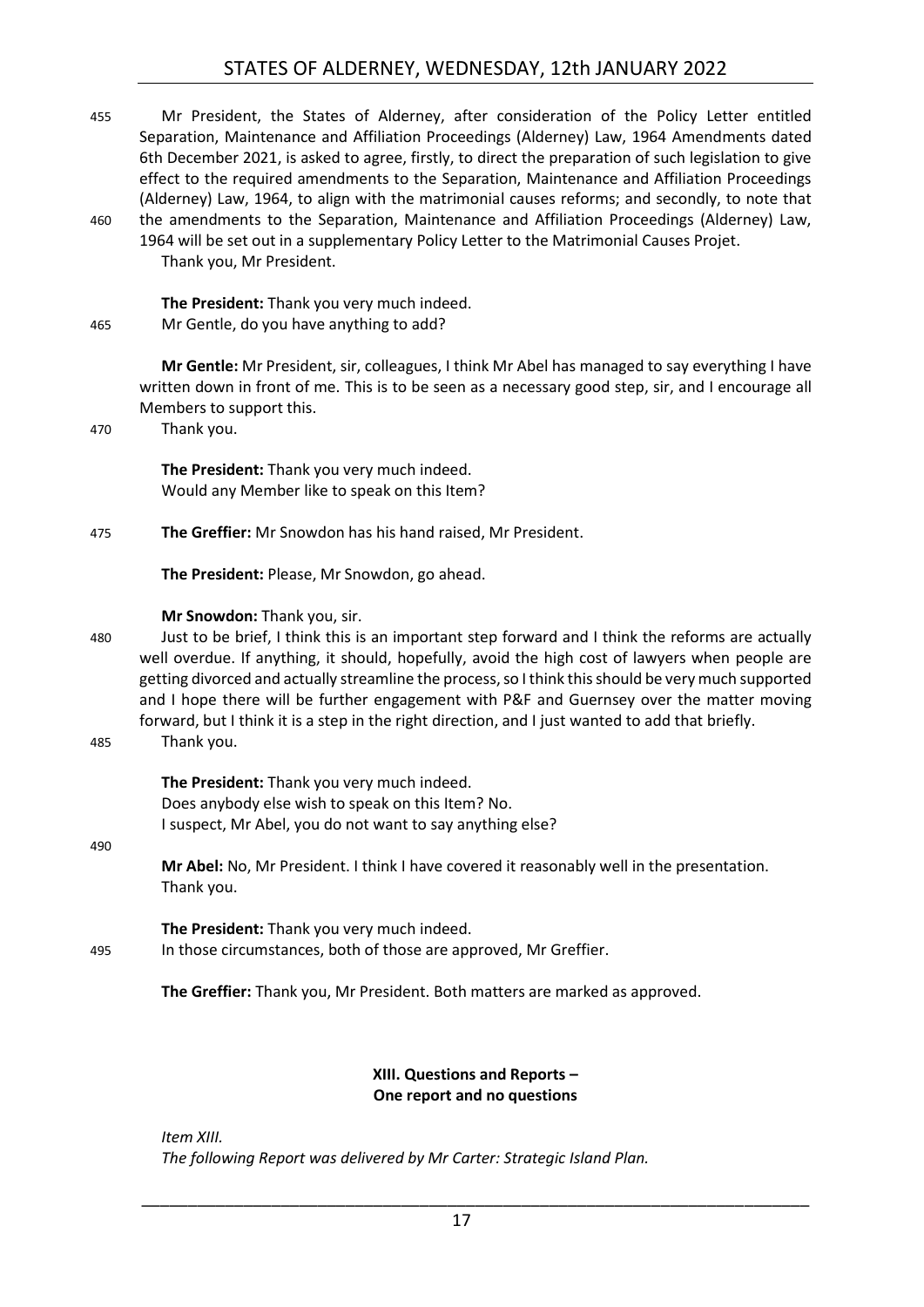**The Greffier:** Item XIII, Mr President, is Questions and Reports.

## 500 **The President:** I think you have a report from Mr Carter.

**The Greffier:** There is a report entitled 'Strategic Island Plan' that was received from Mr Carter and was attached to the Billet.

505 **The President:** Thank you very much indeed. Mr Carter, you will no doubt wish to deal with this matter.

**Mr Carter:** Thank you very much, Mr President.

This is a product of the Island Plan Development Group and is the product of a year's work to 510 date, which outlines six areas of endeavour with various particular actions under each – those six areas being: guidance with regard to the development of the economy in the Island; energy policies; accessibility and connectivity; community developments; natural and manmade environment; and governance – and provides high-level guidance to where the Island could be going. It is not, in any shape or form, directive; it is there for guidance, so that we, when moving 515 forward as an Island, do not get so distracted at times that we lose the direction of travel that we

really want to move in.

It is simply a guidance document, which is a dynamic document, one which can be amended. I would view it as one that will look a very different document in perhaps two or three years' time, simply because circumstances change and the action plans underneath it move the document in 520 different directions.

I would commend this as a guidance document to the States as one that will be returned to on a six-monthly basis, so that there is some momentum and reporting, and perhaps, dare I say it, some accountability as to the direction that we are moving in as an Island. That, I think, is as briefly as I want to say. It is the product of several meetings of the Island Plan Group, but also a workshop

525 of the entire P&F Committee. Civil servants have also had input into this, coupled with Islandwide consultation, with over 500 replies with regard to the input to this plan, so it is not without, I think, some weight in terms of the direction that is being set. I commend it to you.

**The President:** Thank you very much indeed, Mr Carter. 530 Might I just remind Members of Rule 19.3:

> any member may offer a personal opinion on the report and may ask a question relating to the content of that report.

Would anybody care to make a contribution?

**The Greffier:** Mr Abel has his hand raised, Mr President.

535 **The President:** Mr Abel.

**Mr Abel:** Yes, Mr President, thank you.

A personal comment, if I can. I would like to thank Mr Carter and the group that put this together for the hard work done. It is a comprehensive document and has been widely consulted 540 and discussed.

Mr Carter highlighted the fact that this needs to be reviewed on a six-monthly basis, but I would like to highlight to all Committee Chairs and members that really they have to adopt their sections of the six areas that have been tabled by Mr Carter and his group. Again, my thanks to Mr Carter. Thank you, Mr President. No question.

545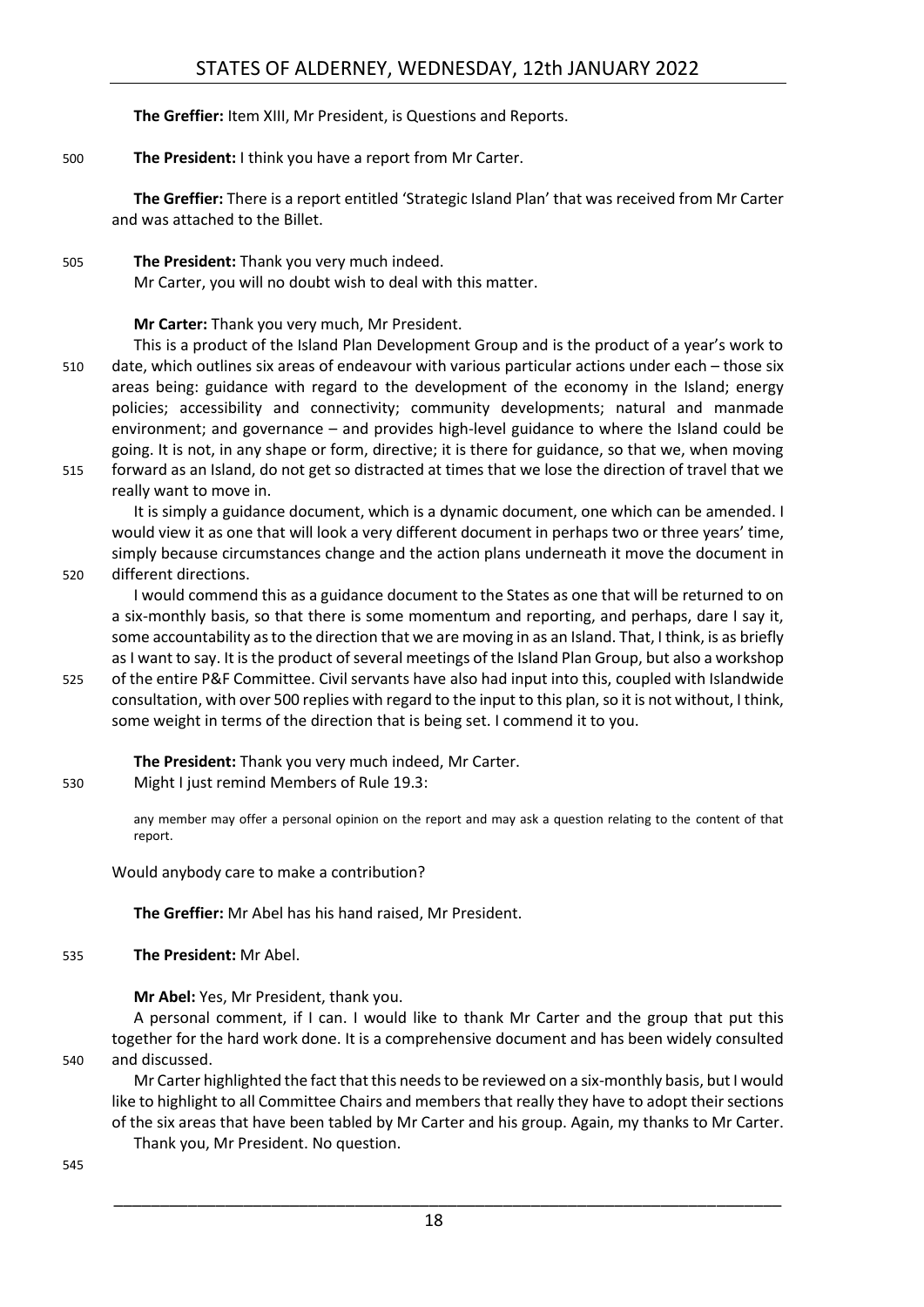## **The President:** Thank you, Mr Abel.

Does anybody else wish to …? Mr Snowdon.

## **Mr Snowdon:** Thank you, sir.

550 Firstly, thank you to Mr Carter. It has been a lot of work putting this together, and thank you to all the Members who have taken part, including the civil service. I just want to go over a few bits and pieces, if that is okay.

It was interesting that housing and, I believe, renewable energies seemed to be at the top, from the public consultation. It really surprised me that transport was not at the top. Transport 555 normally is always at the top, especially air links, but also the importance of sea links, so I would just like clarification that … Obviously transport was high, but not being on top is a little bit concerning regarding the public consultation, and I will come on to that a little bit more.

You have 500 replies, but then in the older parts of our community … How much engagement has there been from the whole community of the Island? I am not very keen on this Survey 560 Monkey thing, but everyone seems to be using Survey Monkey, which is very good if you can go online and use it, but how many people who have not got access to the Survey Monkey questionnaire have actually input into this? I filled it in once, I think there might have been one question, but do we have the data on how many people on Island have done it and how many people who are associated with the Island or have an interest in the Island have completed it?

- 565 I do like the report and it is good that it has highlighted the financial challenges that we need to work towards with economic development exploring new revenue streams, so I think we have to take that forward and look at new areas, but touching on – and I think I brought this up in a different debate a few months ago – regarding renewable energies, it is a really tricky one and it is a sort of a complex I will touch on a little bit more. We obviously have the natural beauty of the
- 570 Island, which is absolutely outstanding and wonderful, which we do not want to damage. However, we have this Island strategy plan now highlighting the importance of renewables, which are absolutely important. Where is that balance? And how do we get that right regarding renewable energy? So if you propose a wind turbine on the Island would that conflict with the environmental policies of natural beauty? That is a conversation that I think needs to be had with 575 the community and with the Energy Group.

Also, moving to renewable energies which we do need to try and do, and I think there are bigger steps, hopefully, for the Channel Islands, but in the shorter term there is potentially an increase on the cost of electric if we do want to move to renewable energies with a higher cost. So, I think we have to look at the whole strategy. This strategy regarding renewable energies also 580 needs to start connecting into what Guernsey is up to and what Jersey is up to, in my opinion, and

hopefully those initial conversations are already taking place. It does also highlight the areas where we do not have responsibility but we have, potentially, influence regarding the longer runway, which I believe … and I hope Mr Carter can correct me, but there are over 80 response in support of a longer runway from those 500 replies we have had,

- 585 which is heartening but I think it gives the responsibility to P&F. Obviously we do not have responsibility for our longer runway under the 1948 Agreement, if that is going ahead at the Airport, and therefore it should really be for P&R and STSB to take forward. However, the States of Alderney and the community need to be involved in the process, if that is what we are moving towards. So, I think a little bit of clarification about what is happening with those two areas and
- 590 how this plan interlinks with Guernsey's with the 1948 Agreement for transferred services I think it is absolutely essential that we are on the same page as Guernsey relating to those different items.

And then, if we take it a step further, I was looking at the contents and the action areas towards the back of the document. You have quite a lot of different areas, and when you add it all together 595 you are looking at tens of millions of pounds' worth of investment which we do have to try and sort out and work forward, whether that be Guernsey's responsibility or the States of Alderney's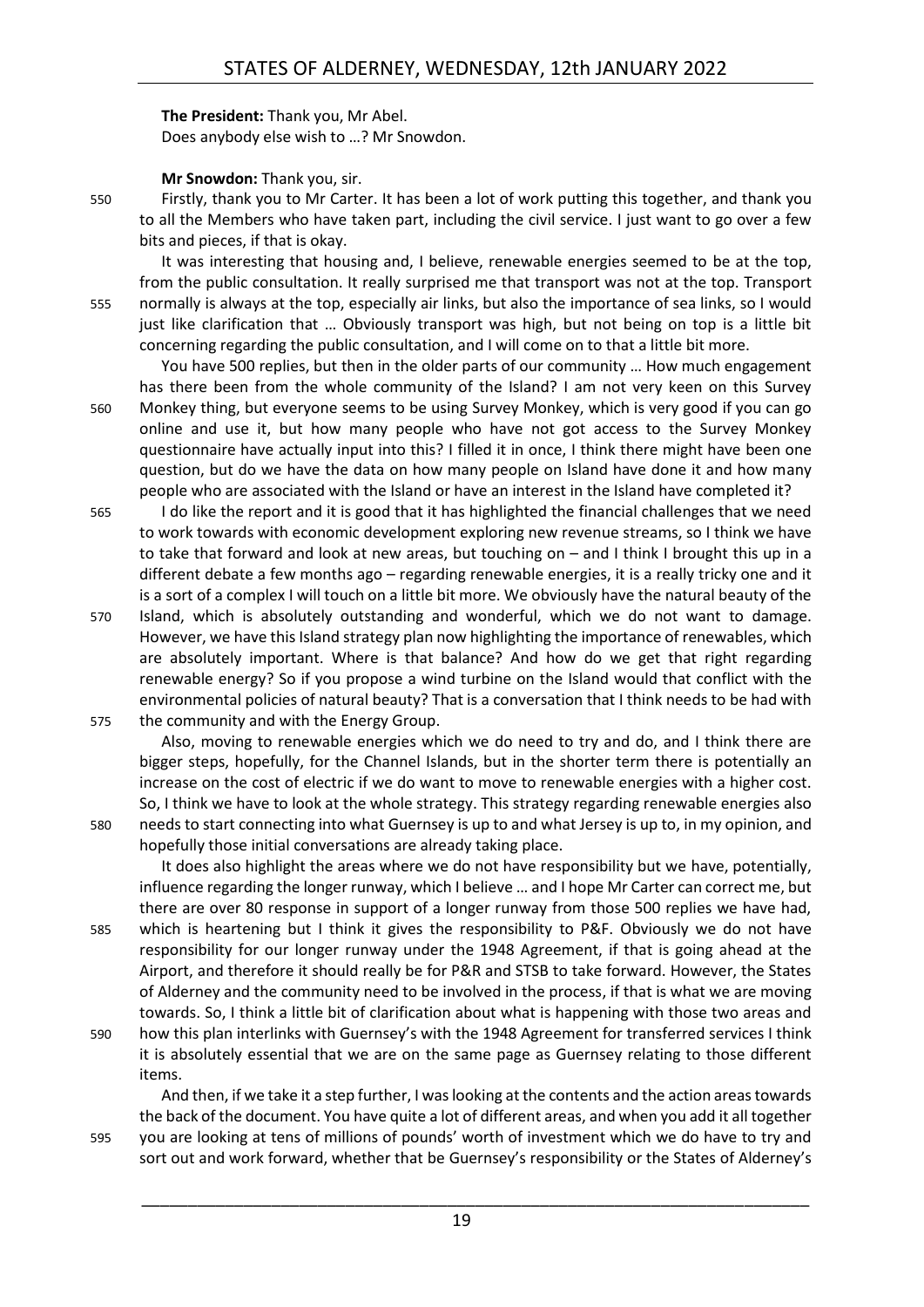responsibility. On a small scale you have your pontoon in there. On a slightly larger scale, a sports hall and swimming pool.

That leads me on to the conversation that I think we need to start having, and we are having, 600 regarding our civil service and the resources of the civil service to implement all of this. This document almost feels like a starting point for a lot more detailed documentation about how you actually address these items, outlining that you have got civil service support prioritising those different areas and also the cost element of those resources and then how you are going to implement it. That is really going on a little bit of what Guernsey have done with the Government 605 Work Plan. We need to take it a step further and actually see how we can start implementing all of that.

Regarding housing issues, you have quite a lot of housing in the key areas, but for me – and I think I made this quite publicly known as well – it feels like we are going around quite a lot with the housing situation, and actually we have the whole Land Use Plan, that we have already paid

610 for, which is up for review soon. We should actually start looking at what has happened in the past and what we need to take forward. You have Whitegatessitting there, which is social housing policy in the Land Use Plan – we should get on with doing that, actually implementing those sorts of things.

Regarding governance, which I know is in the document as well, as one of the action points, I 615 think there needs to be more clarification because from what I have seen already, I am still not quite sure – although I actually did vote for it – of the executive government. I feel a little bit uncomfortable with what is being proposed for the executive government.

I think this document is a good start but I think there probably needs to be a further document which breaks it down into how you actually implement these, how you have the costings involved,

620 how you have the resources involved and what mirrors or needs to work with the States of Guernsey or, with other stuff, renewable energy to the Channel Islands as a whole, and how you take that forward.

I think in one way it is a start, and I do thank Mr Carter for all the hard work, and everyone involved, but I think if we want to take things a lot further forward there is actually a lot more 625 involvement and work that we need to do regarding all of this.

Those are the comments I would like to make at the moment. Obviously, although we have had the 500 Survey Monkey responses – or whatever you call it – it did not go to the People's Meeting because we did not have a People's Meeting, so I think maybe further engagement and further workshops about how we take this forward, actually using some of our community, which 630 we are using on our different working groups and action groups, a bit more connection with the

community and how we actually address it and looking at different areas.

But for me, I think it feels like a start – and I do thank Mr Carter because obviously we have not had to get a consultant in, at £30,000 or £50,000, to do this; Mr Carter and Members have done this with a bit of help from the Civil Service – but I just think that we need to try and move forward 635 and actually put a bit more meat on the bones.

Thank you very much to Mr Carter. I am not trying to criticise, but I hope it was useful feedback for colleagues. Thank you.

**The President:** Mr Carter, would you like to respond to that?

## 640

## **Mr Carter:** Yes.

On consultation, Barbara Bedingfield very kindly worked with several of those members of the community who do not have access to the internet, to get feedback there, but as with all feedback, one can only talk to the people who want to feed back.

645 I do not have data for those who are on Island and those who may be off Island.

I think Mr Snowdon has identified quite precisely what a strategic plan is: it is a start point, and underneath each of those areas will need to be development of an action plan with all of those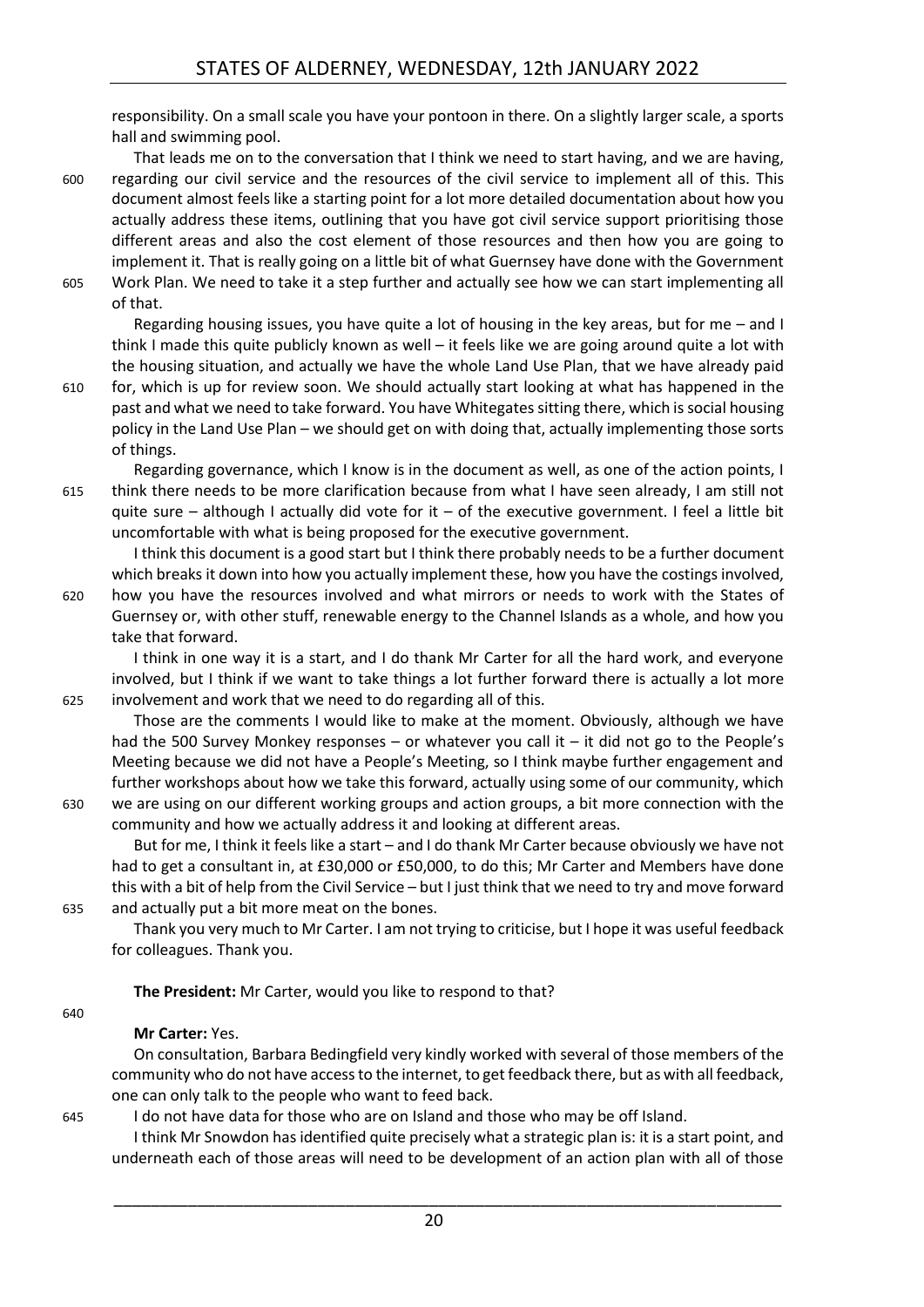issues that he has raised, i.e. how you interact with Guernsey with regard to specific areas that are dependent upon their input, how you cost those particular issues, and how you actually align 650 your civil servants to enable you to undertake the work itself.

I certainly make no claim that this is a plan where tomorrow you would actually be able to go ahead and do these things, because the very nature of a strategic plan for an Island or for a large organisation is that it is interconnected and you cannot usually do one thing in isolation because always there is a knock-on effect on the others. So, I take on board precisely what Mr Snowdon 655 has said, because he has identified what a strategic plan is; and yes, underneath each of those

items will have to be derived – and that is where the hard work comes – a specific plan to make the things happen.

I think that is probably as much as I can say because the specific areas will be undertaken by the Housing Group, by the Good Governance Group and by the Energy Group, and it would not be 660 for me, at this point, to actually make any judgement about how they would want to take those areas forward.

So, that would be my answer. I hope, Mr Snowdon, that helps. It is, as I said initially, a living document that does need a lot more flesh on the bones and it is very definitely just the bones that are here.

665

## **The President:** Thank you very much indeed, Mr Carter.

I notice Mr Roberts would like to make a contribution – unless there is anybody who has indicated before Mr Roberts, Mr Greffier?

670 **The Greffier:** Ms Burgess did raise her hand, then it went down again. She raised it at about the same time as Mr Snowdon, so if Ms Burgess wishes to speak, she was next in the queue, as it were.

## **The President:** Ms Burgess?

675

**Ms Burgess:** Thank you very much.

I did raise my hand because, as part of the group that was looking into the Island Plan I wanted to actually voice my thanks to Mr Carter for his lead and his hard work on this.

Listening to Mr Snowdon's points, I just really want to support what Mr Carter said in reply, 680 and that was, of course, that it is a strategic plan and it is a starting point. It just highlights the areas that we have to work on and expand on, and that is why we do have working groups, as again Mr Carter has highlighted, looking at housing, good governance and energy.

I was more in the position of wanting to thank Mr Carter for his work, rather than making any points or questions.

685 Thank you.

**The President:** Thank you very much indeed. Mr Roberts.

## 690 **Mr Roberts:** Thank you, sir.

Really, a lot of it has been said by Mr Snowdon, what I have written down here. I think the number-one thing on the Island Plan should be connectivity. That is the most important thing. I have been on about it for nine, nearly 10 years. Connectivity to this Island is the key thing to our progress, absolutely. We have suffered over the years. It got a little bit better, but we are still 695 down to two aircraft, and it is things like this where we have to put the pressure button on. That is my number one and I think it should be the number-one priority of this Island.

The second thing is the environment. I agree with Mr Carter, he has done some very good work on the environment and I look forward to the furtherance of this. But I hope it will include